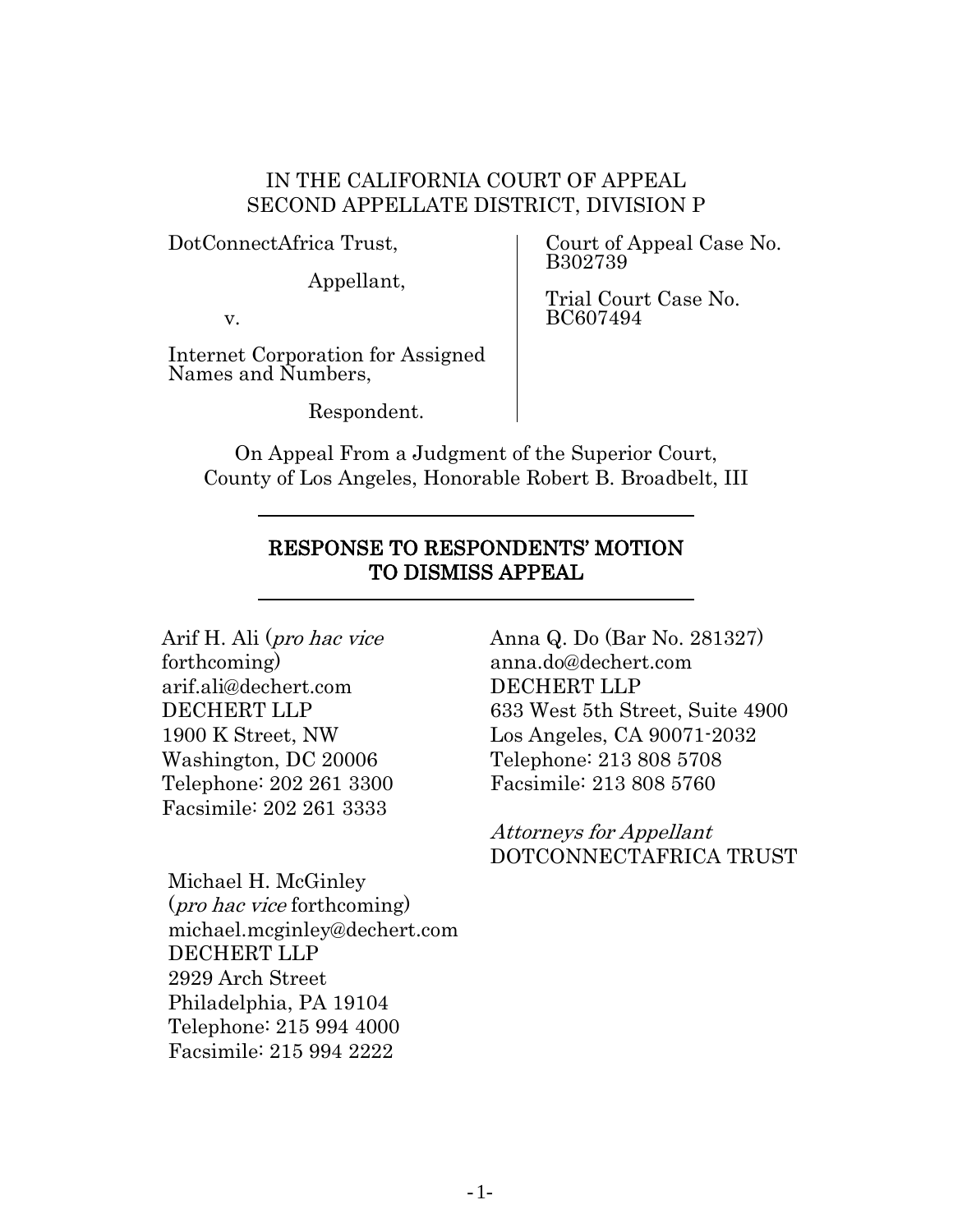### CERTIFICATE OF INTERESTED PARTIES

Pursuant to California Rules of Court, Rule 8.208, the following entities and persons may have an interest in this case: ZA Central Registry, a South African non-profit company; and DotAfricaRegistry Ltd., a company organized and incorporated under the laws of Mauritius and which is affiliated with Plaintiff-Appellant DotConnectAfrica Trust.

| Dated: December 31, 2019 | Respectfully submitted, |
|--------------------------|-------------------------|
|--------------------------|-------------------------|

By: /s/ Anna Q. Do

Anna Q. Do (Bar No. 281327) anna.do@dechert.com DECHERT LLP 633 West 5th Street Suite 4900 Los Angeles, CA 90071 Telephone: 213 808 5708 Facsimile: 213 808 5760

Attorneys for Appellant DOTCONNECTAFRICA **TRUST**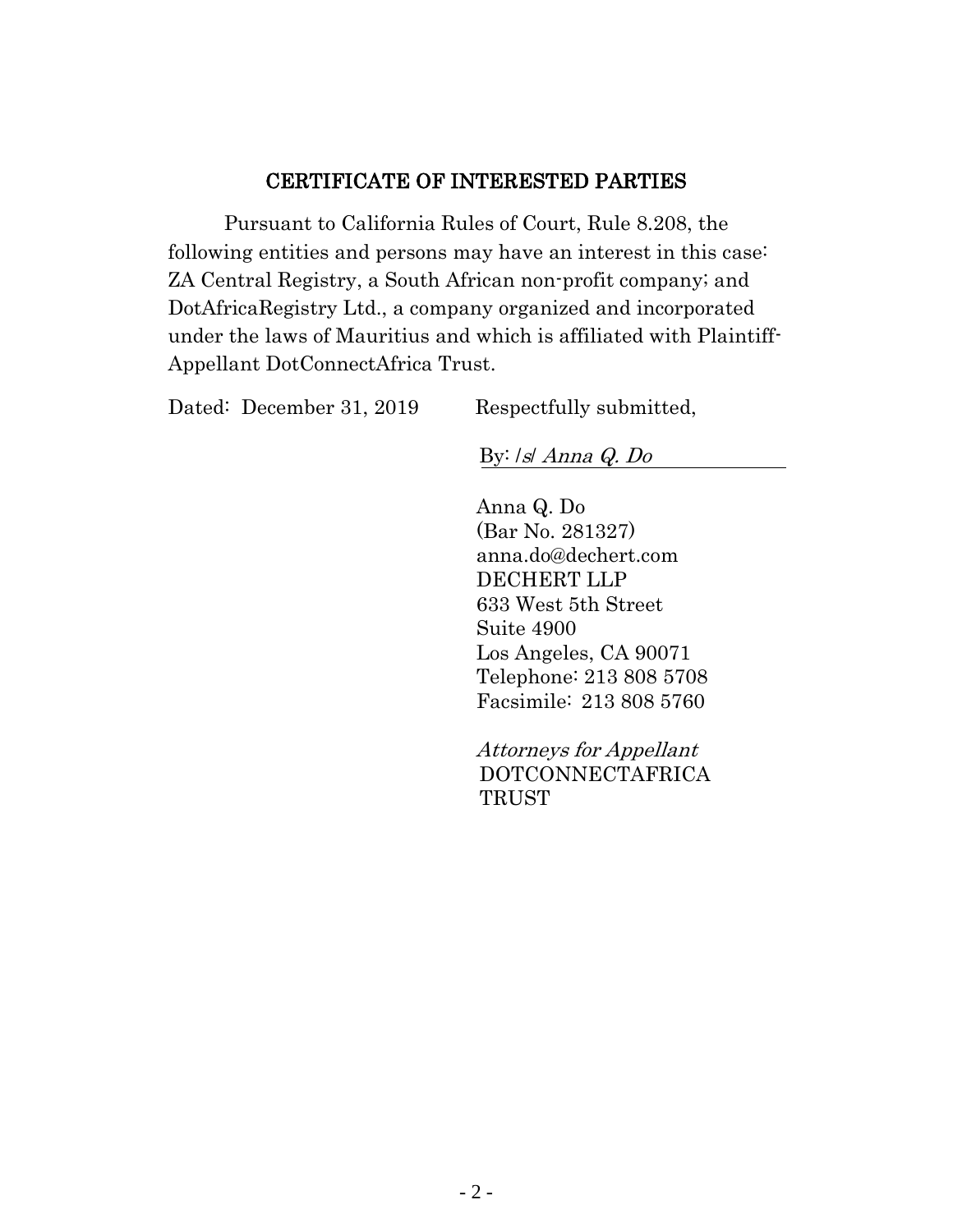# TABLE OF CONTENTS

| DCA Filed Its Notice of Appeal Within 60 Days From<br>А.<br>ICANN's Service of The Notice of Entry of Judgment—The<br>Only Applicable Triggering Event Under Rule 8.104(a) 12 |
|-------------------------------------------------------------------------------------------------------------------------------------------------------------------------------|
| On Its Face, ICANN's Motion Is Foreclosed By Binding<br>$\bf{B}$<br>Precedents Enforcing Rule $8.104(a)(1)(A)$ 's Strict                                                      |
| By Failing To Cite Or Discuss Alan And Its Progeny,<br><b>ICANN Has Violated Its Duty To This Court And Waived Any</b>                                                        |
| III. Any Ambiguity Must Be Resolved In DCA's Favor 28                                                                                                                         |
|                                                                                                                                                                               |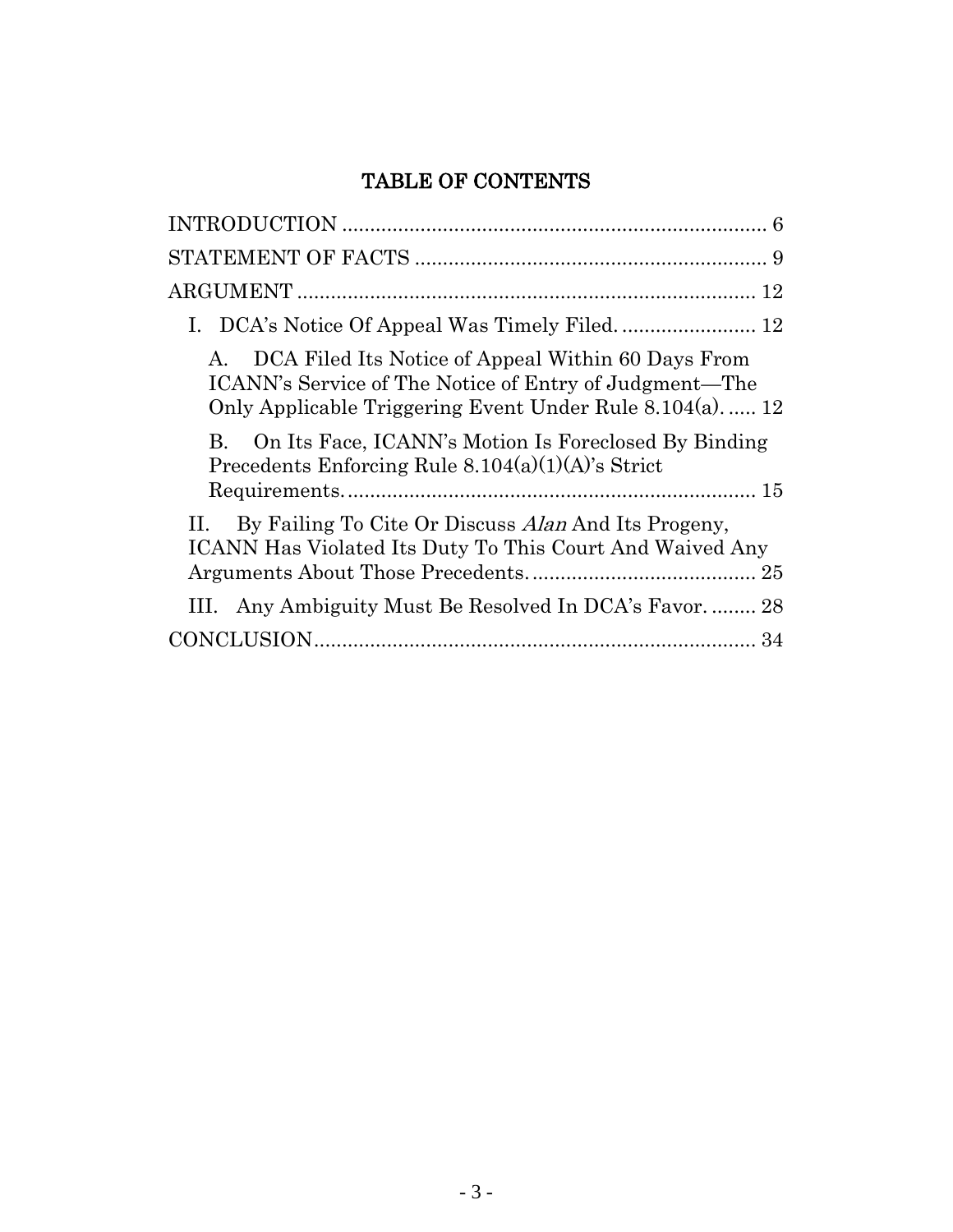## TABLE OF AUTHORITIES

### **Cases**

| Alan v. Am. Honda Motor Co., Inc. (2007) 40 Cal.4th 894  passim          |  |
|--------------------------------------------------------------------------|--|
| Am. Drug Stores, Inc. v. Stroh (1992) 10 Cal. App. 4th 1446  27          |  |
| Bi-Coastal Payroll Servs., Inc. v. Cal. Ins. Guarantee Ass'n (2009)      |  |
|                                                                          |  |
| Citizens for Civic Accountability v. Town of Danville (2008) 167         |  |
|                                                                          |  |
|                                                                          |  |
|                                                                          |  |
| Davis v. Mariposa Cty. Bd. of Supervisors (2019) 38 Cal.App.5th          |  |
|                                                                          |  |
|                                                                          |  |
|                                                                          |  |
| Haley v. Casa Del Rey Homeowners Ass'n (2007) 153 Cal.App.4th            |  |
|                                                                          |  |
| Hollister Convalescent Hosp., Inc. v. Rico (1975) 15 Cal.3d 6608         |  |
| <i>Hughes v. City of Pomona</i> (1998) 63 Cal.App.4th 772 14             |  |
|                                                                          |  |
| In re Marriage of Mosley (2010) 190 Cal. App. 4th 1096  29               |  |
| In re Marriage of Taschen $(2005)$ 134 Cal.App.4th 681  15               |  |
|                                                                          |  |
| InSyst, Ltd. v. Applied Materials, Inc. (2009) 170 Cal.App.4th           |  |
|                                                                          |  |
| Karlsson v. Ford Motor Co. (2006) 140 Cal.App.4th 1202 27                |  |
| Kaufman v. Diskeeper Corp. (2014) 229 Cal.App.4th 1  13, 33              |  |
|                                                                          |  |
|                                                                          |  |
|                                                                          |  |
| Love v. State Dep't of Educ. (2018) 29 Cal. App. 5th 980 26              |  |
| M'Guinness v. Johnson (2015) 243 Cal.App.4th 602 passim                  |  |
| Maldonado v. Epsilon Plastics, Inc. (2018) 22 Cal. App. 5th 1308 18      |  |
| <i>People v. FXS Mgmt., Inc.</i> (2016) 2 Cal.App.5th 1154  26           |  |
| <i>Sharp v. Union Pacific R.R. Co.</i> $(1992)$ 8 Cal. App. 4th $357$ 30 |  |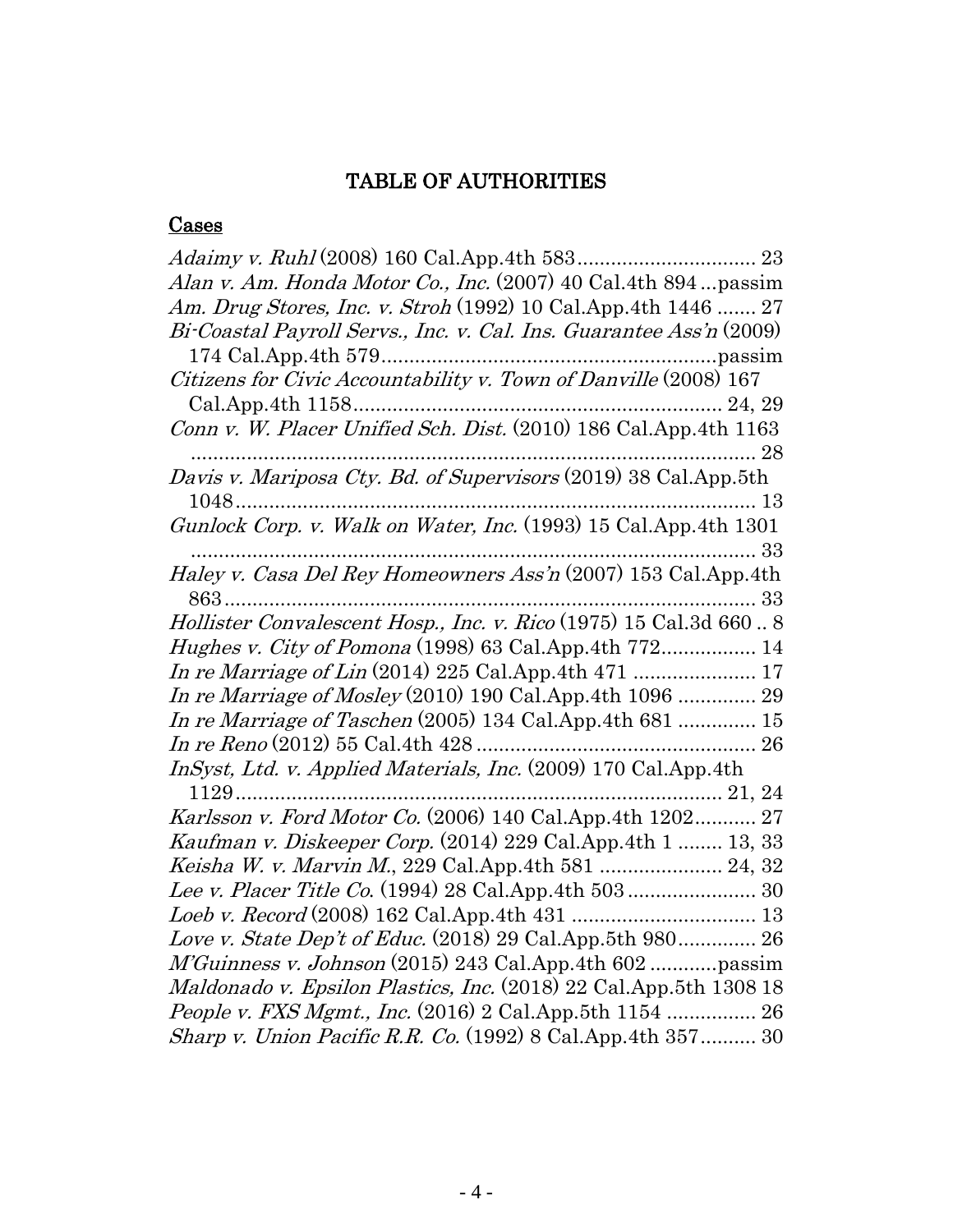| Sunset Millenium Asso'c, LLC v. Le Songe, LLC (2006) 138     |
|--------------------------------------------------------------|
|                                                              |
| Thiara v. Pacific Coast Khalsa Diwan Soc'y (2010) 183        |
|                                                              |
| Valley Vista Land Co. v. Nipomo Water & Sewer Co. (1967) 255 |
|                                                              |
| Van Beurden Ins. Servs., Inc. v. Customized Worldwide Ins.   |
|                                                              |
| Van Sickle v. Gilbert (2011) 196 Cal.App.4th 1495  22        |
| Wells Fargo Fin. Leasing, Inc. v. D&M Cabinets (2009) 177    |
|                                                              |
| <b>Statutes</b>                                              |
|                                                              |
|                                                              |
| Rules                                                        |
|                                                              |
|                                                              |
|                                                              |
|                                                              |
| <b>Treatises</b>                                             |
| 4 Cal. Jur. 3d Appellate Review § 115 (2019)  27, 29         |
|                                                              |
| Cal. Civ. Ctrm. H'book & Desktop Ref. § 42:3 (2019)  16, 27  |
|                                                              |
|                                                              |
| Cal. Judges Benchbook Civ. Proc.-Trial § 15.56 (2019) 27     |

Cal. Prac. Guide Civ. App. & Writs Ch. 3-B (2009) ............... 17, 27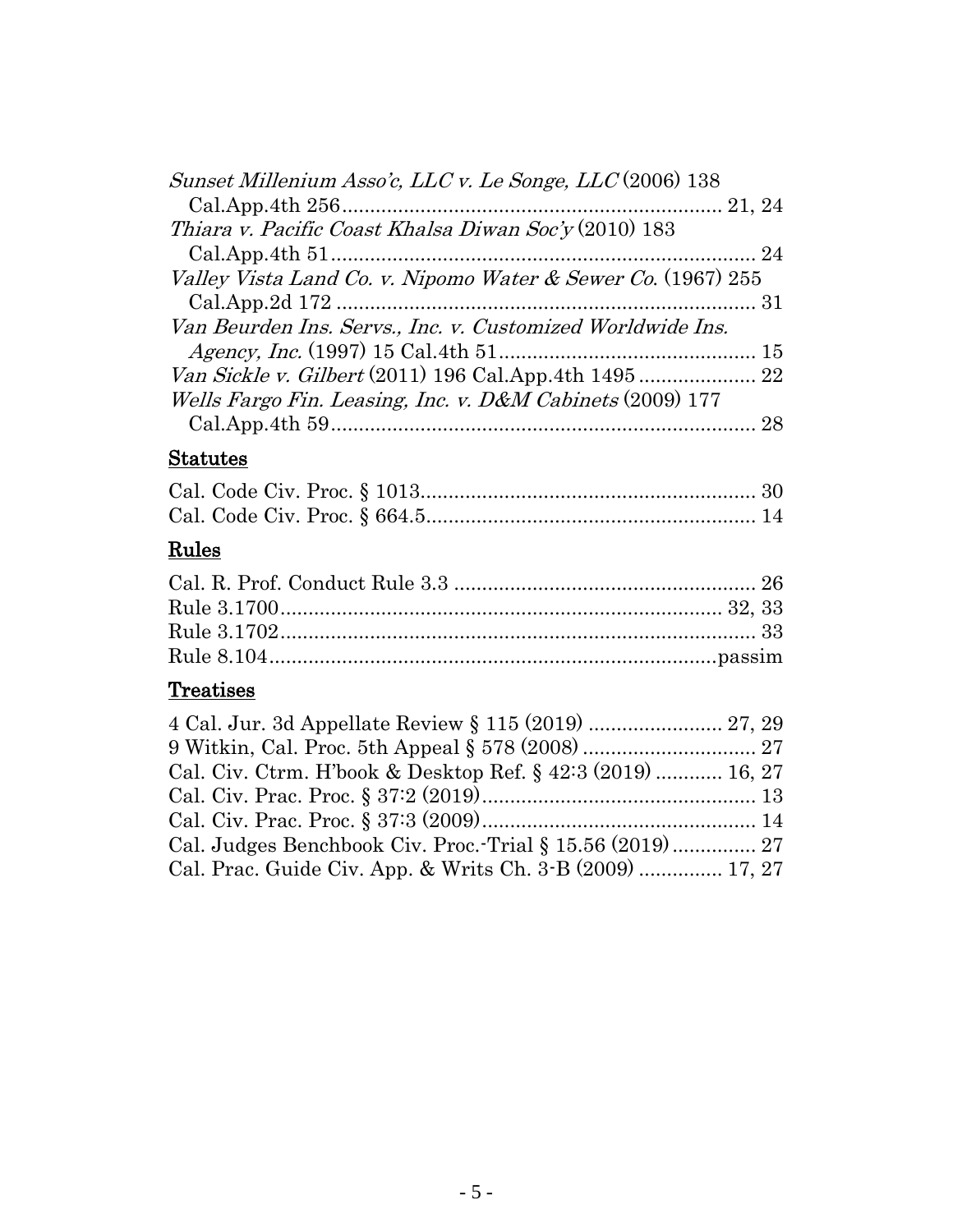#### INTRODUCTION

<span id="page-5-0"></span>Under the plain text and abundant case law governing Rule 8.104(a), the notice of appeal in this case was filed well within the applicable deadline. Plaintiff-Appellant DotConnectAfrica Trust ("DCA") filed its notice of appeal on December 3, 2019—before the 60-day deadline that was triggered by Defendant-Respondent Internet Corporation for Assigned Names and Numbers' ("ICANN") service of a "Notice of Entry of Final Judgment" on October 10, 2019. ICANN's notice of entry was the only 60-daydeadline triggering event that the trial court ordered to occur, and it is the only triggering event that actually occurred. Because DCA filed its notice of appeal before the December 9, 2019, deadline triggered by that event, the notice of appeal was timely and this appeal should not be dismissed.

ICANN's argument that an earlier deadline accrued based on the clerk's service of the final judgment and a separate "certificate of mailing" is patently incorrect. The plain terms of Rule  $8.104(a)(1)(A)$  require that, to trigger an earlier deadline, the superior court clerk must serve "a file-endorsed copy of the judgment, *showing the date [it] was served.*" (emphasis added.) The California courts have squarely and repeatedly held that the subsection is triggered only when the clerk serves a single, selfcontained document that satisfies all of the Rule's requirements. Accordingly, the California Supreme Court has specifically held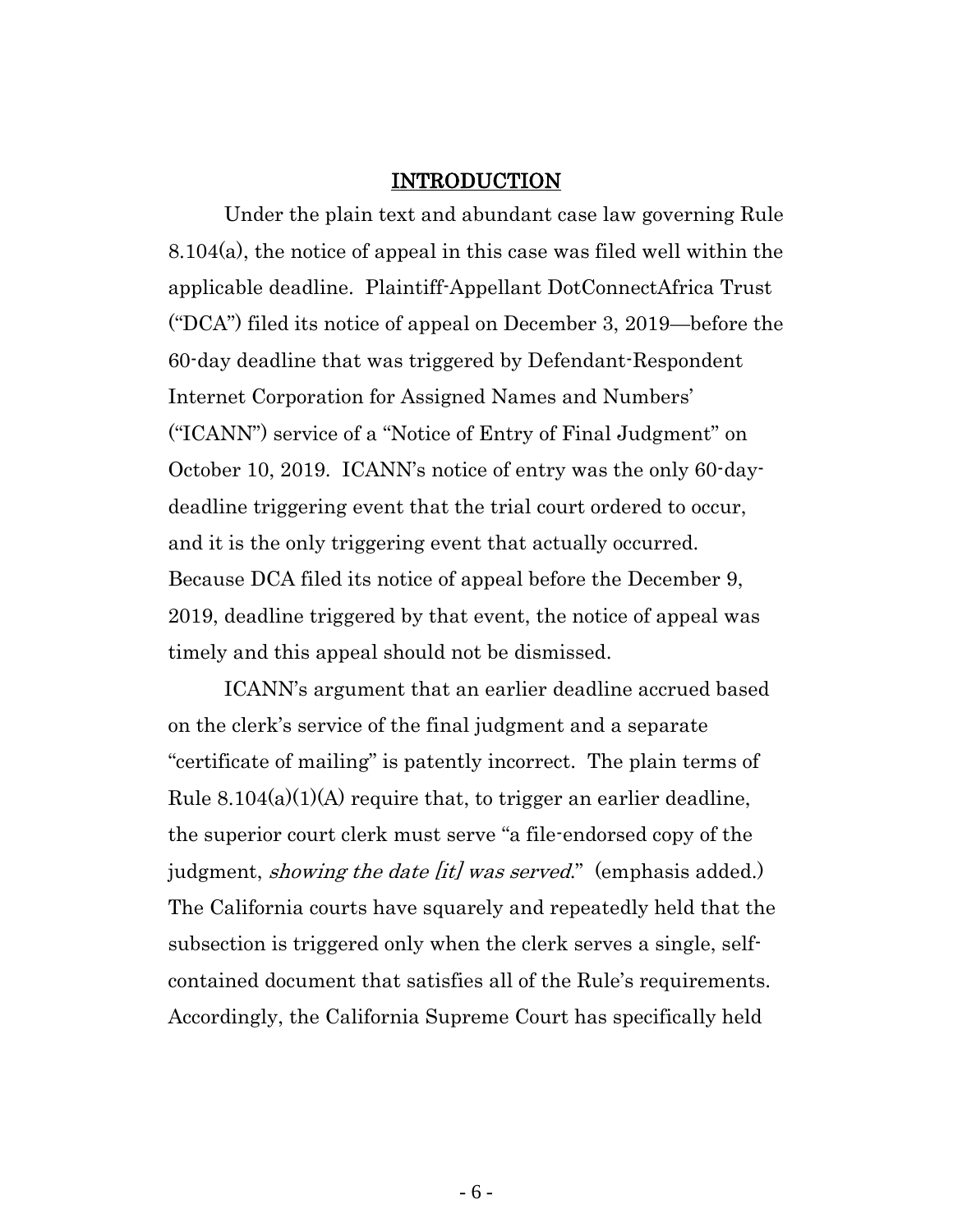that a clerk's service of the final judgment does not trigger the deadline to appeal unless the document "*itself* shows the date on which it was mailed . . . without reference to other documents." (Alan v. Am. Honda Motor Co., Inc. (2007) 40 Cal.4th 894, 900, 904 (hereinafter *Alan*), emphasis added.) There is an avalanche of appellate decisions applying *Alan* to reject arguments like ICANN's here. In particular, the courts have applied the strict single-document requirement to hold that service of the final judgment and a separate proof of service is insufficient to trigger the deadline. (*M'Guinness v. Johnson* (2015) 243 Cal.App.4th 602, 612 (hereinafter M'Guinness).) And this Court has held that parties and the courts are not required to sort through separate documents to determine whether the notice of appeal deadline has been triggered. (*Bi-Coastal Payroll Servs., Inc. v. Cal. Ins.* Guarantee Ass'n (2009) 174 Cal.App.4th 579, 586 (hereinafter  $Bi$ Coastal Payroll Servs.).) Yet, ICANN's motion does not so much as cite these on-point precedents that undermine its motion. By failing to mention—let alone engage with—*Alan* and its progeny, ICANN both violates its duties to this Court and waives any argument that those precedents do not apply here.

In fact, on its face, ICANN's motion fails under the plain terms of Rule 8.104(a)(1)(A) and the litany of precedents applying it. ICANN's own exhibits to its motion conclusively establish that the single-document rule was not satisfied here: Nowhere on the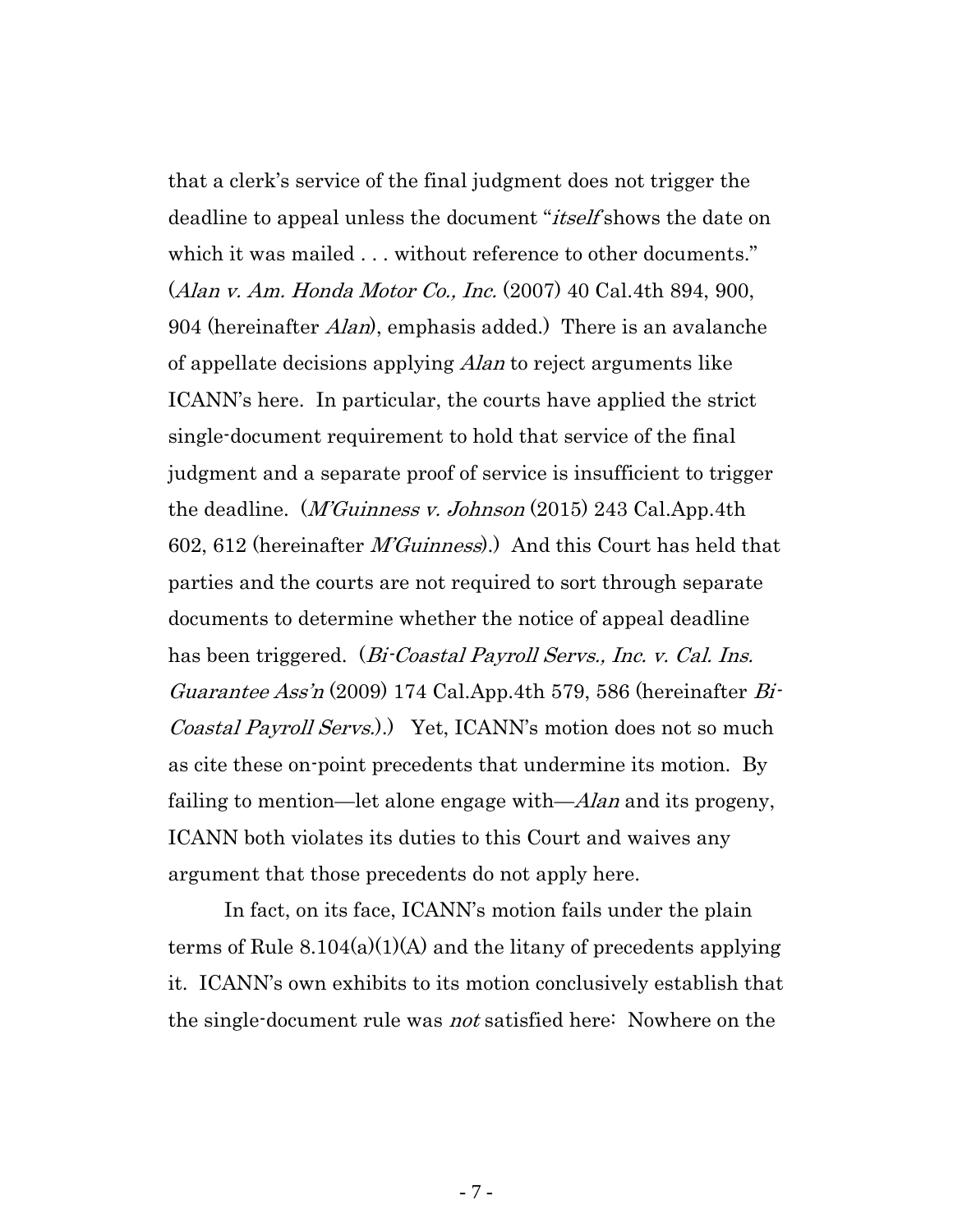final judgment that ICANN attached as Exhibit A does the document "show[] the date [it] was served." Likewise, the "Certificate of Mailing" that ICANN attached as Exhibit B is not part of the final judgment served by the Court. Rather, it is a separate, stand-alone document that was not attached to the final judgment, but was instead attached to *other* documents and itself speaks of the final judgment as a separate document. And the Minute Order ICANN attached as Exhibit C confirms that the trial court ordered ICANN, not the clerk, to trigger the notice of appeal deadline by serving DCA with a Notice of Entry of Judgment—which is what occurred on October 10. Thus, rather than supporting ICANN's argument, the record conclusively refutes it.

Moreover, to the extent there is any lingering ambiguity in the events that unfolded below, the law requires the court to "accord<sup>[]</sup> the right to appeal in doubtful cases." (Alan, supra, 40) Cal.4th at page 902, quoting Hollister Convalescent Hosp., Inc. v.  $Rico (1975) 15 Cal.3d 660, 674.$  In addition to the above facial deficiencies, a number of irregularities in the items that ICANN relies upon raise serious ambiguity as to whether the clerk actually served the final judgment on October 3, 2019. The final judgment that ICANN claims was served on October 3, 2019, bears a date stamp on the lower left side of each page bearing the date: "10/04/2019." And the envelope in which the final judgment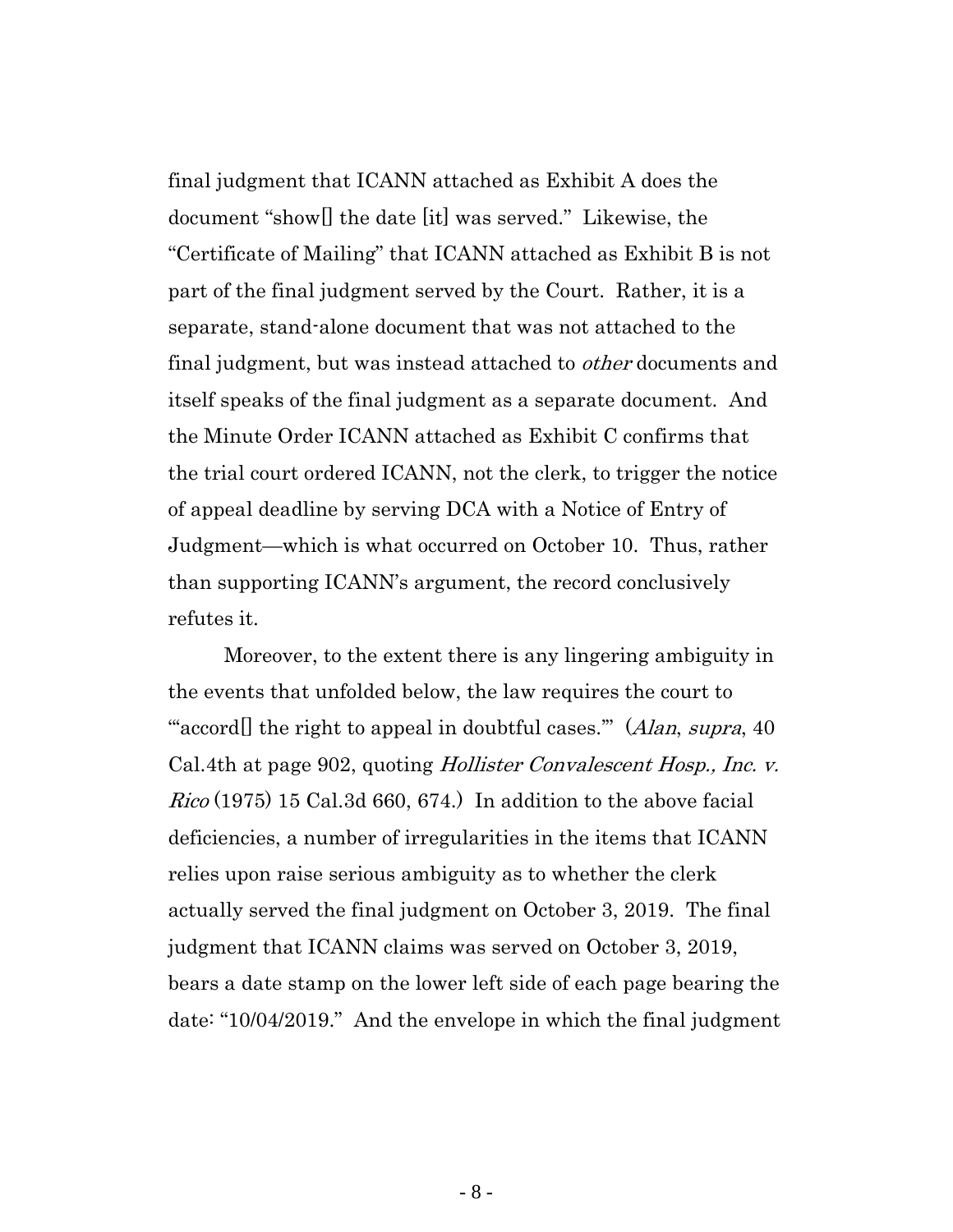was mailed to DCA's trial counsel was postmarked October 4, 2019. Thus there is significant ambiguity as to whether service actually occurred on October 4, 2019, which would render DCA's notice of appeal timely even under ICANN's flawed theory. Especially where the trial court did not order the clerk to trigger the notice period, the courts have consistently held that ambiguity should be resolved in favor of a finding that the notice of appeal was timely filed.

At bottom, ICANN's motion is a spurious effort to twist the rules to deny DCA its day in court, despite on-point precedents rejecting ICANN's argument. And it is wholly inappropriate to seek dismissal of DCA's appeal without ever informing the Court that there is a landmark California Supreme Court decision and a number of lower court decisions that foreclose that result. In these circumstances, ICANN's failure to engage with those binding precedents is both inexcusable and fatal to its motion. The Court should accordingly deny ICANN's baseless motion.

#### STATEMENT OF FACTS

<span id="page-8-0"></span>On October 3, 2010, the trial court entered its final judgment. (Motion to Dismiss, Ex. A.) That same day, the trial court entered a minute order, denying DCA's objections to the trial court's proposed statement of decision. (Id., Ex. C.) The minute order also directed the clerk to "give notice of *this* order"—i.e., the minute order—but neither the final judgment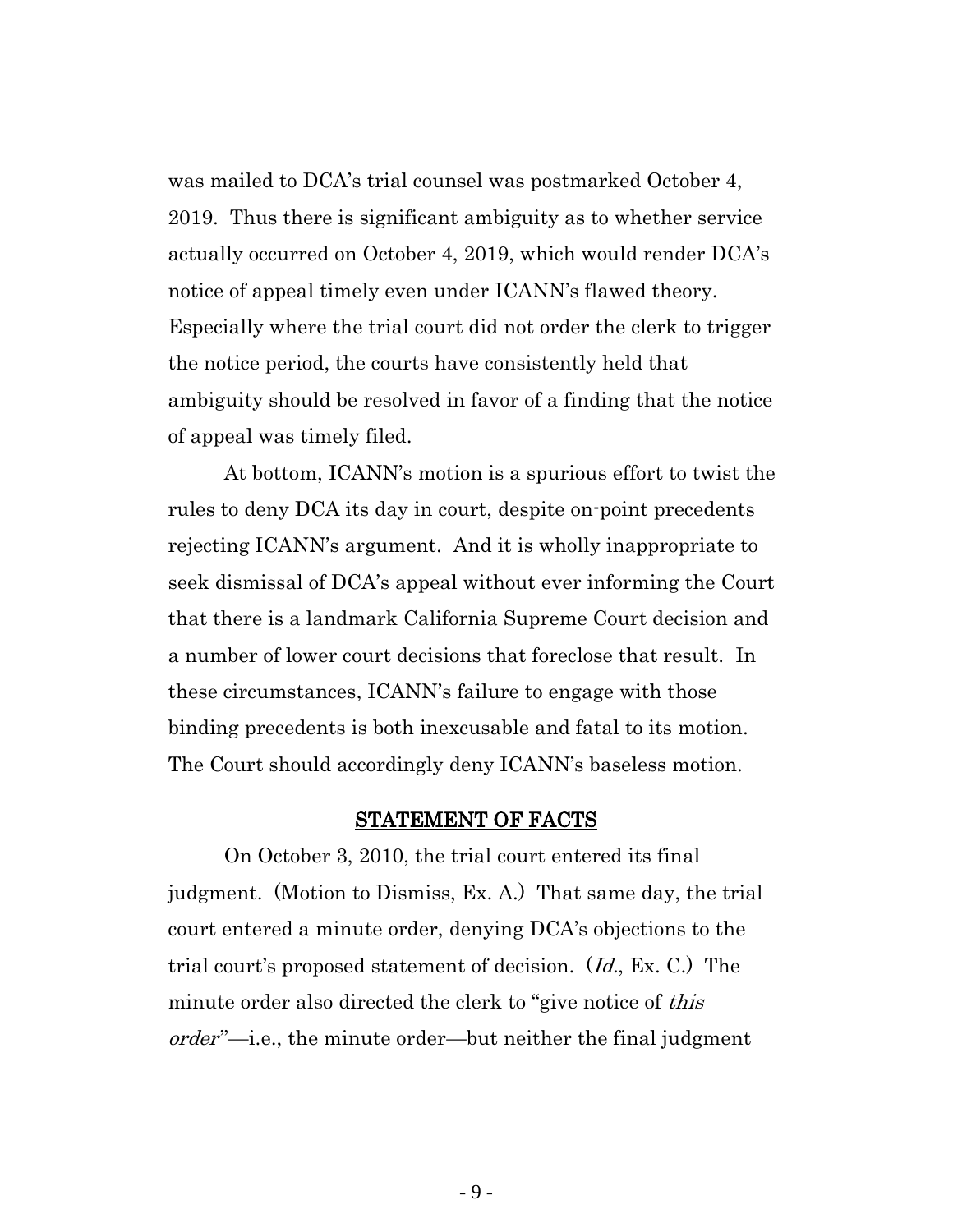nor the minute order directed the clerk to give notice of the final judgment. (Id., Ex. A; Ex. C, emphasis added.) Instead, the minute order directed ICANN "to give notice of the entry of judgment." (Id., Ex. C.)

In accordance with the trial court's order, the clerk executed a "certificate of mailing" stating that it would mail a copy of the minute order to the parties on October 3 (Ex. G.), and ICANN served DCA with notice of the entry of judgment on October 10 (Ex. D.). In addition, on October 3, the clerk entered another certificate of mailing on the docket that was separate from any other document and stated that it would serve each party with the "Statement of Decision On Bifurcated Trial (Phase One) On Affirmative Defense of Judicial Estoppel and Final Judgment" by "placing . . . one copy of the original filed/entered herein in a separate sealed envelope." (Motion to Dismiss, Ex. B.) The clerk did not purport to mail a file-endorsed copy of the judgment that itself stated when it was being served. (See *ibid.*) On October 7, 2019, DCA's trial counsel, Ethan J. Brown of Brown, Neri, Smith & Kahn received these materials—the two certificates of mailing, the minute order, the final judgment, and the statement of decision—in a single envelope. (Brown Decl. ¶¶ 5-6.) The final judgment and statement of decision were not attached to anything else, but the two certificates of mailing and minute order were all attached to each other. *(Ibid.)* And the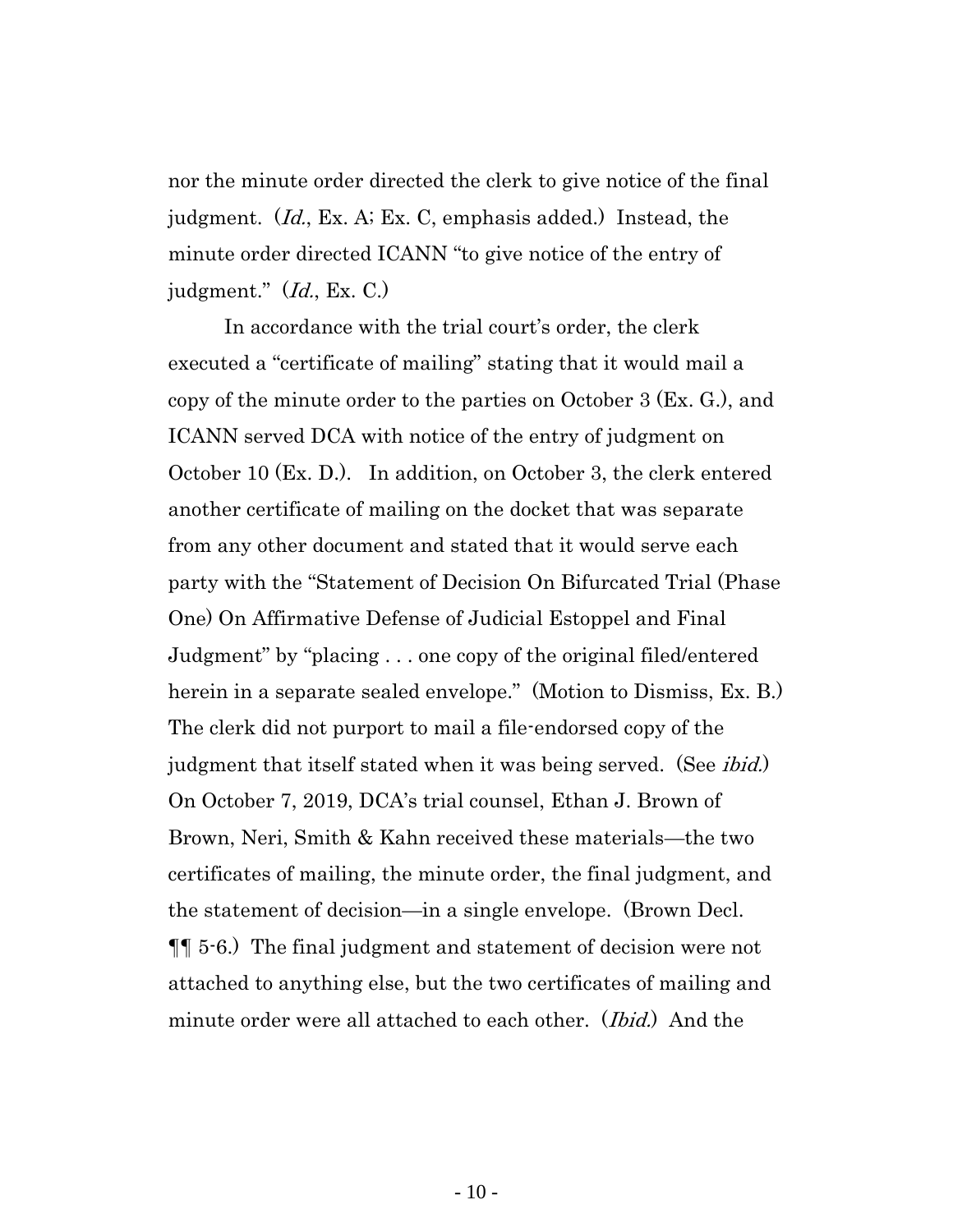envelope in which all the materials arrived was postmarked October 4, 2019—the day after the certificate of mailing states that the materials were served. (Ex. F.)

On October 10, 2019, DCA received the only copy of the judgment that the court had ordered to be served: a copy sent from ICANN pursuant to the trial court's minute order, and attached to a document entitled "Notice of Entry of Final Judgment." (Ex. D.) That copy of the judgment, like the copy of the judgment entered on the docket, was file-stamped on the first page as "Filed Oct 03 2019," yet also was stamped "10/04/2019" in the left-hand margin on every page. DCA does not dispute that its receipt of the "Notice of Entry of Final Judgment" on October 10, 2019, triggered a 60-day deadline under Rule 8.104(a)(1)(B).

Accordingly, DCA filed its notice appeal on December 3, 2019—well within the 60-day deadline that ran from October 10 and expired on December 9. Seventeen days later, on December 20, 2019, ICANN filed its motion to dismiss the appeal as untimely. (See Motion to Dismiss.)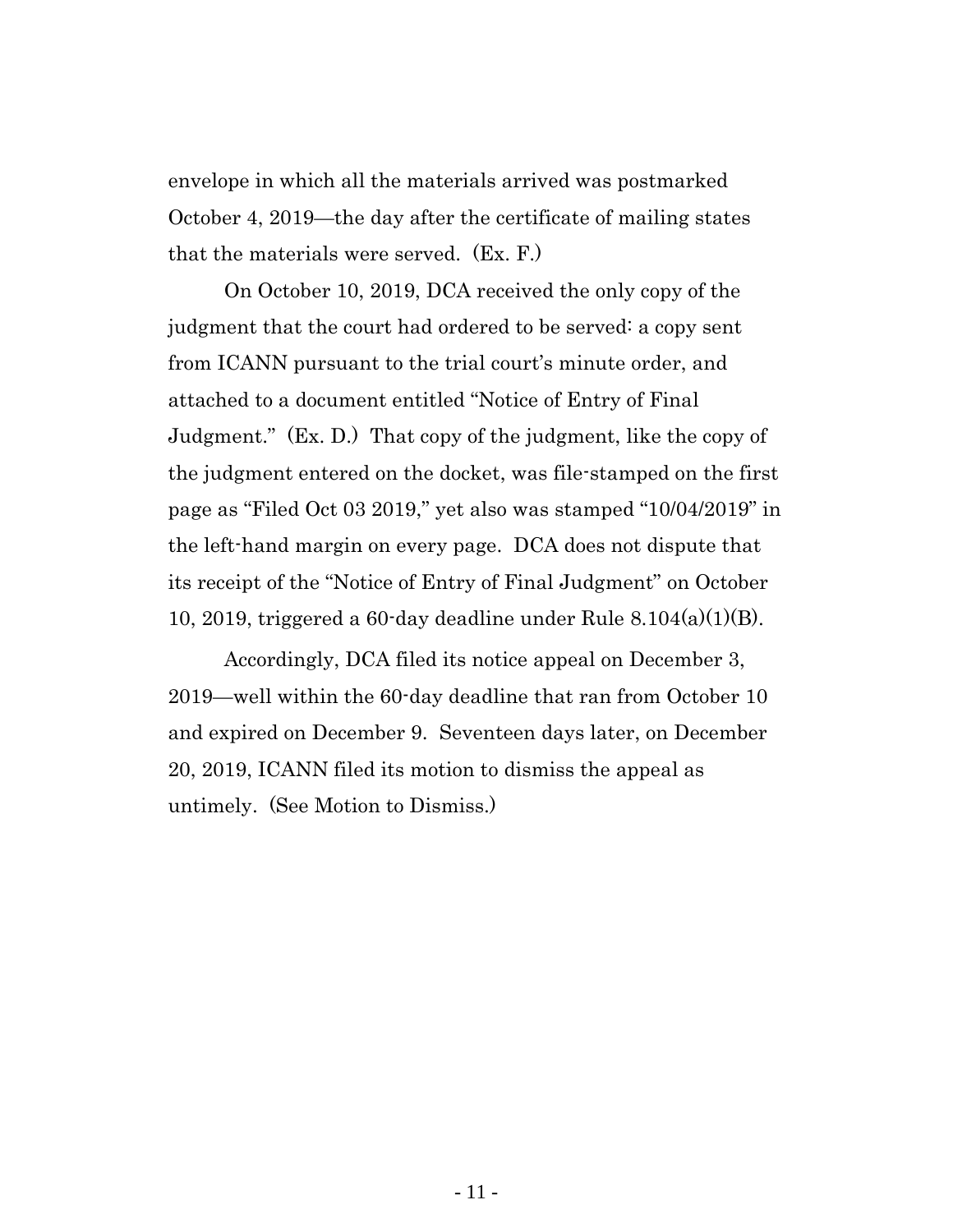#### ARGUMENT

#### <span id="page-11-2"></span><span id="page-11-1"></span><span id="page-11-0"></span>I. DCA's Notice Of Appeal Was Timely Filed.

## A. DCA Filed Its Notice of Appeal Within 60 Days From ICANN's Service of The Notice of Entry of Judgment—The Only Applicable Triggering Event Under Rule 8.104(a).

DCA's notice of appeal was timely under the plain terms of Rule 8.104(a). Under Rule  $8.104(a)(1)(C)$ , the default rule is that the deadline for filing a notice of appeal is "180 days after entry of judgment." That default period is shortened to 60 days only if one of the triggering events identified in subsections  $(a)(1)(A)$  or  $(a)(1)(B)$  occurs. Those provisions provide similar mechanisms with critical differences regarding service—for either the superior court clerk or one of the parties to trigger the 60-day deadline.

Specifically, under subsection (a)(1)(A), a notice of appeal must be filed within "60 days after the superior court clerk serves on the party filing the notice of appeal a document entitled 'Notice of Entry' of judgment or a filed-endorsed copy of the judgment, showing the date either was served." Meanwhile, under subsection  $(a)(1)(B)$ , a notice of appeal must be filed within "60 days after the party filing the notice of appeal serves or is served by a party with a document entitled 'Notice of Entry' of judgment or a filed-endorsed copy of the judgment, accompanied by proof of service."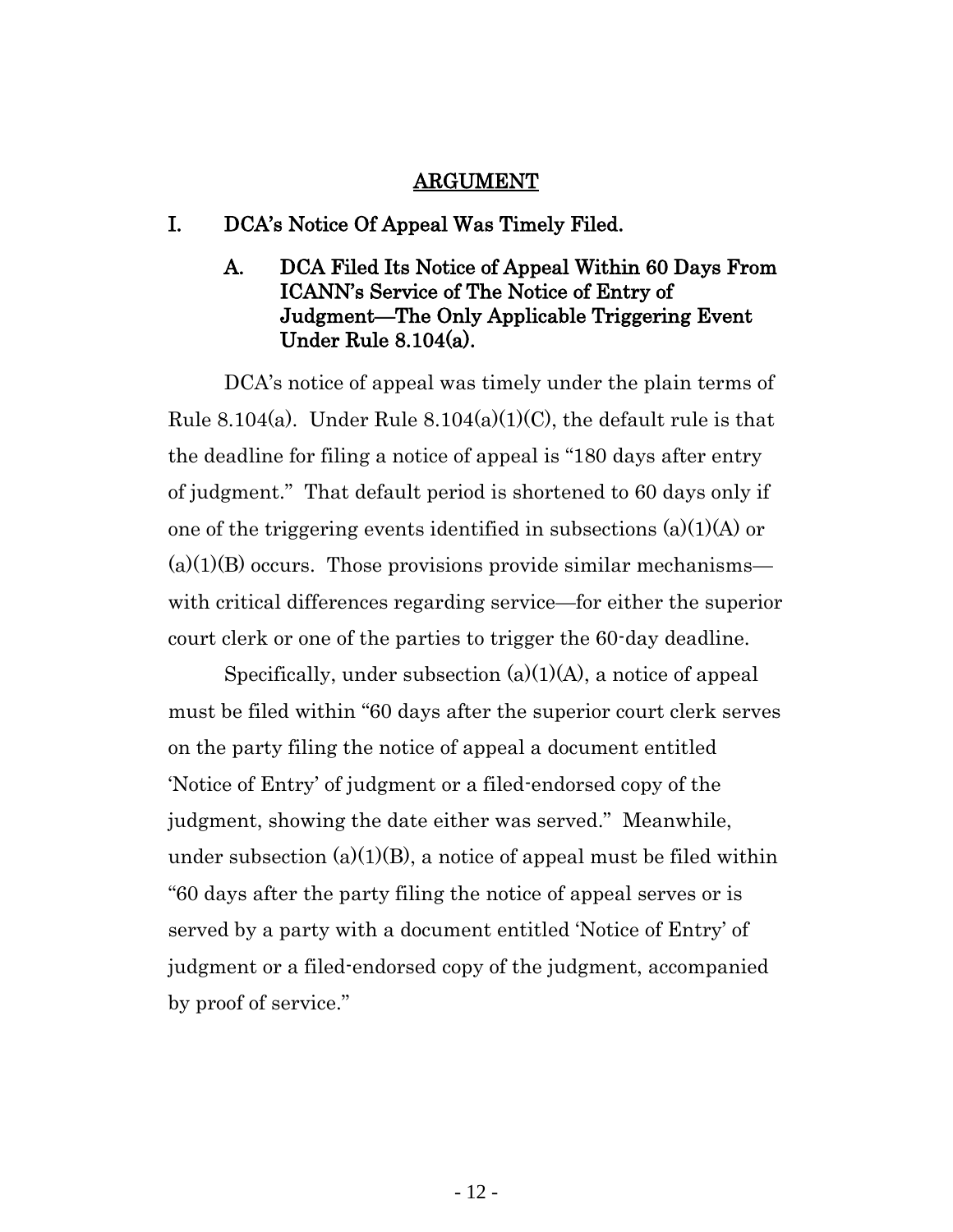As the California Supreme Court has recognized, those requirements are plainly different. One requires a document "showing the date [it] was served," while the other need only be "accompanied by proof of service." (See *Alan, supra,* 40 Cal.4th at page 904.) Based on that difference, the California Supreme Court has held that, to qualify as a triggering event, a fileendorsed copy of the judgment served by the clerk must show the date served *within the document itself.* (*Ibid.*) As explained below, the clerk's mailing of the judgment in this case did not satisfy that strict requirement.

Here, the superior court ordered only one form of service under Rule 8.104(a)—notice of entry of judgment by ICANN and DCA timely filed its notice of appeal within 60 days from service of that notice. In the superior court's minute order, "[t]he court order[ed] ICANN to give notice of entry of the judgment." (Motion to Dismiss, Ex. C.) Service of a notice of entry by the prevailing party is the most common method of triggering a 60 day deadline to appeal. (Cal. Civ. Prac. Proc.  $\S 37:2$  (2019).)<sup>1</sup>

<sup>&</sup>lt;sup>1</sup> See also *Loeb v. Record* (2008) 162 Cal.App.4th 431, 447 ["The usual deadline for filing a notice of appeal is '60 days after the party filing the notice of appeal . . . is served by a party with' the notice of entry of judgment.", quoting Rule 8.104(a)(2); Davis v. Mariposa Cty. Bd. of Supervisors (2019) 38 Cal.App.5th 1048, 1054 ["A notice of appeal is generally due within 60 days of service of the notice of entry of judgment  $\dots$ .  $\vdots$  Kaufman v. Diskeeper Corp. (2014) 229 Cal.App.4th 1, 8 The "deadline [to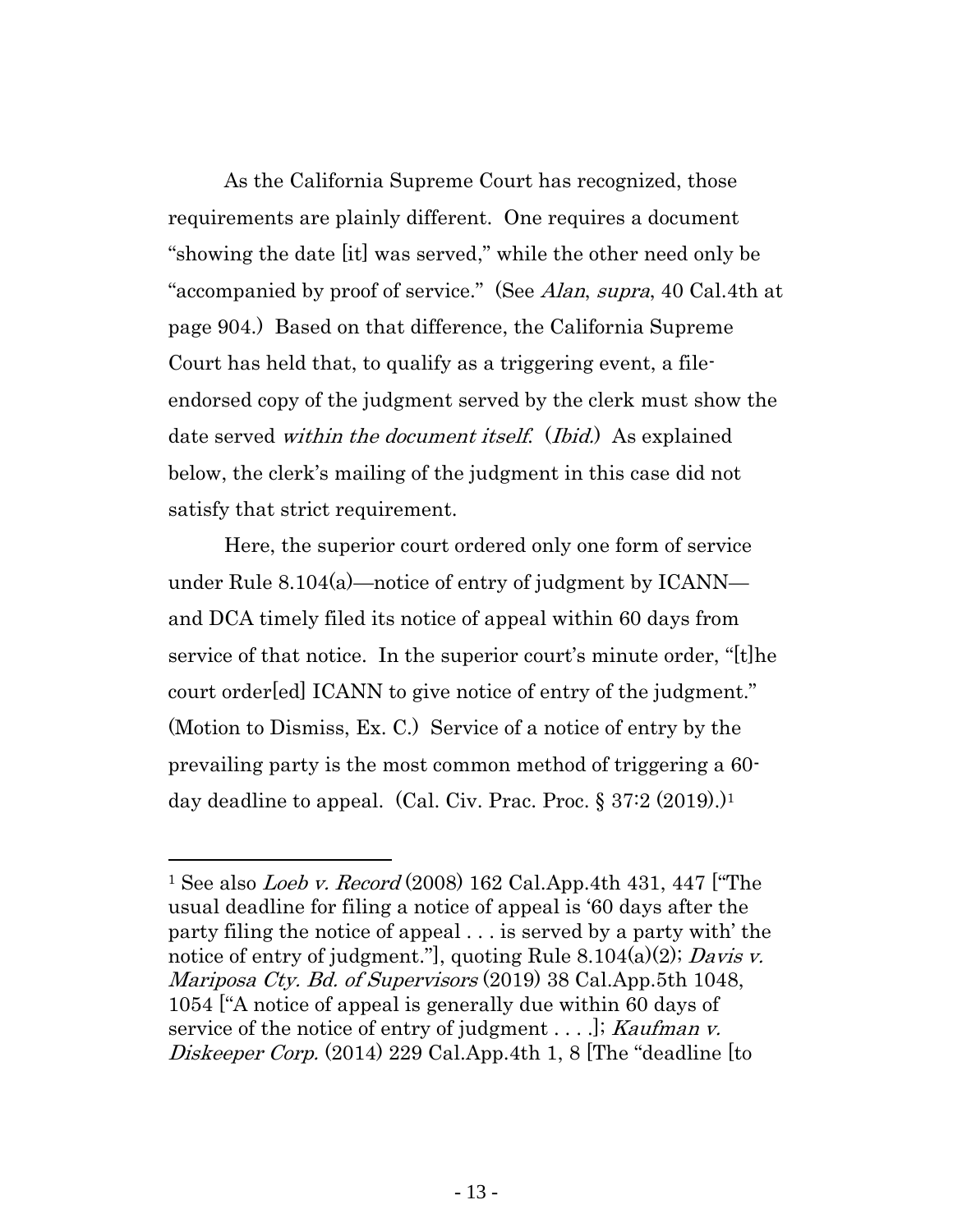And on October 10, 2019, ICANN served DCA with notice of entry of judgment, which triggered a December 9, 2019, deadline for the notice of appeal.

There is no dispute that DCA filed its notice of appeal within that 60-day period. Although the trial court ordered the clerk to give notice of the minute order, it did not order the clerk to provide notice of the final judgment at all—let alone in compliance with Rule  $8.104(a)(1)(A)$ . (Motion to Dismiss, Ex. C.) Without a court order, the clerk had no obligation at all to serve the final judgment. (See Cal. Code Civ. Proc.  $\S 664.5$ .)<sup>2</sup> Although that fact alone is not dispositive, see *Hughes v. City of Pomona* (1998) 63 Cal.App.4th 772, 776, in similar cases, where ambiguity arises because a party was ordered to provide notice and the clerk was not, this Court has held that the party's notice—rather than earlier, deficient service by the clerk—determines the deadline. (Bi-Coastal Payroll Servs., 174 Cal.App.4th at page 586-587 [noting that a minute order "expressly provide[d that] 'Counsel

appeal] ordinarily falls 60 days after notice of entry of judgment, or 180 days after entry of judgement."].

<sup>2</sup> "Superior court clerks are required to serve notice of entry of judgment only in Family Code dissolution, nullity and legal separation cases; actions to establish a parental relationship; proceedings where the prevailing party is not represented by counsel; or when the judge makes an order requiring notice by the clerk." (Cal. Civ. Prac. Proc. § 37:3 (2009).)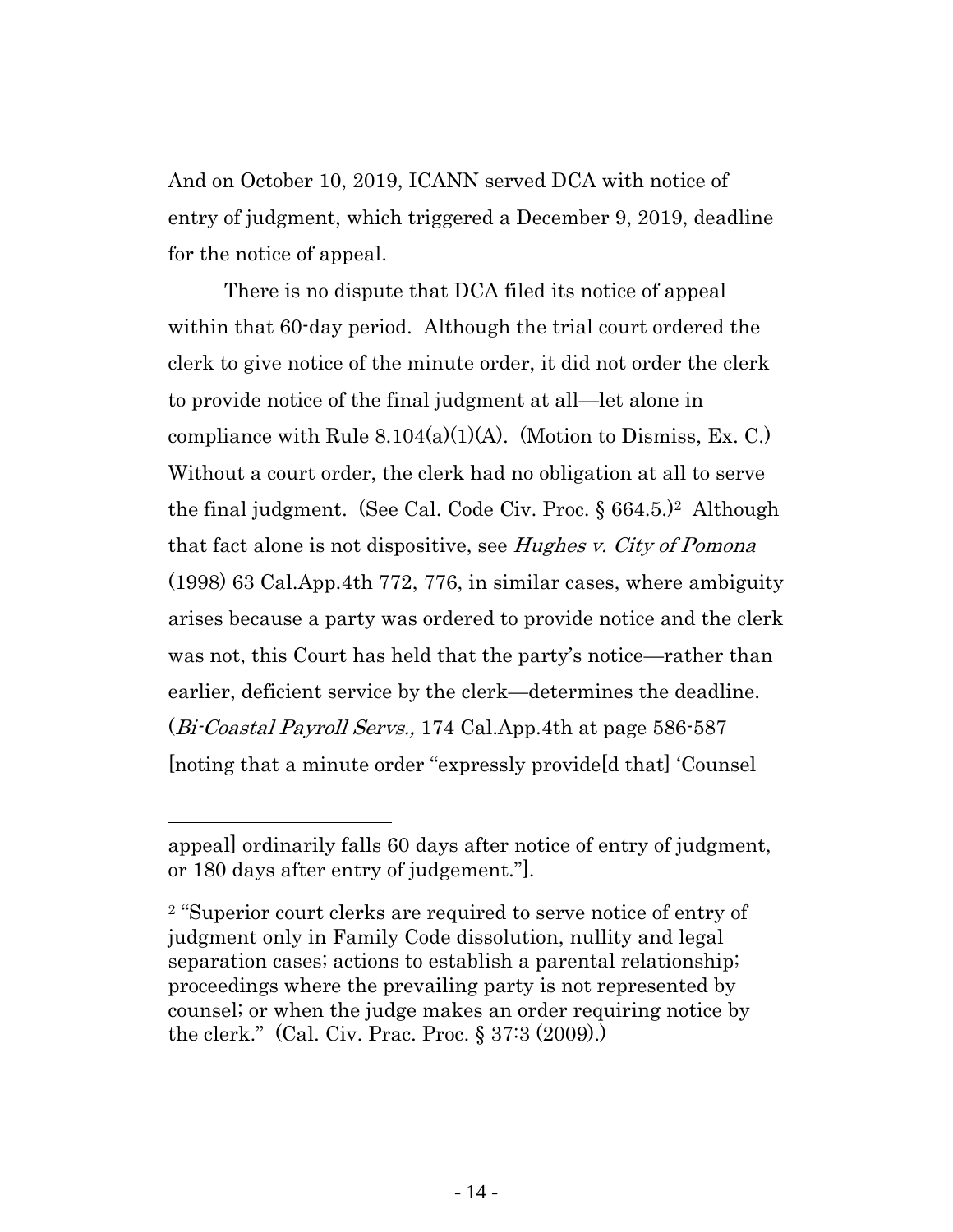for plaintiffs to give notice.' As a result . . . it placed plaintiffs' counsel in the position of guessing" whether a clerk's service triggered a 60-day deadline].) The same result is required here.

## <span id="page-14-0"></span>B. On Its Face, ICANN's Motion Is Foreclosed By Binding Precedents Enforcing Rule 8.104(a)(1)(A)'s Strict Requirements.

Because the superior court clerk's mailing of the final judgment did not comply with Rule  $8.104(a)(1)(A)$ 's strict requirements, it did not trigger an earlier deadline. The California courts have squarely and repeatedly held that "documents mailed by the clerk do not trigger the 60-day period for filing a notice of appeal unless the documents *strictly comply* with the rule." (*Alan, supra*, 40 Cal.4th at page 902, emphasis added.) Because the requirements of Rule 8.104(a) are jurisdictional, and the consequences of noncompliance are severe, the courts "must apply [Rule  $8.104(a)(1)(A)$ ] strictly and literally according to its terms; the rules 'must stand by themselves without embroidery." (*Ibid.*, quoting In re Marriage of Taschen (2005) 134 Cal.App.4th 681, 686.) "'Neither parties nor appellate courts should be required to speculate about jurisdictional time limits" or "guess, at their peril" their time to appeal. (Id. at 905, quoting Van Beurden Ins. Servs., Inc. v. Customized Worldwide Ins. Agency, Inc. (1997) 15 Cal.4th 51, 64; see also Bi-Coastal Payroll Servs., supra, 174 Cal.App.4th at page 585.) Rather, the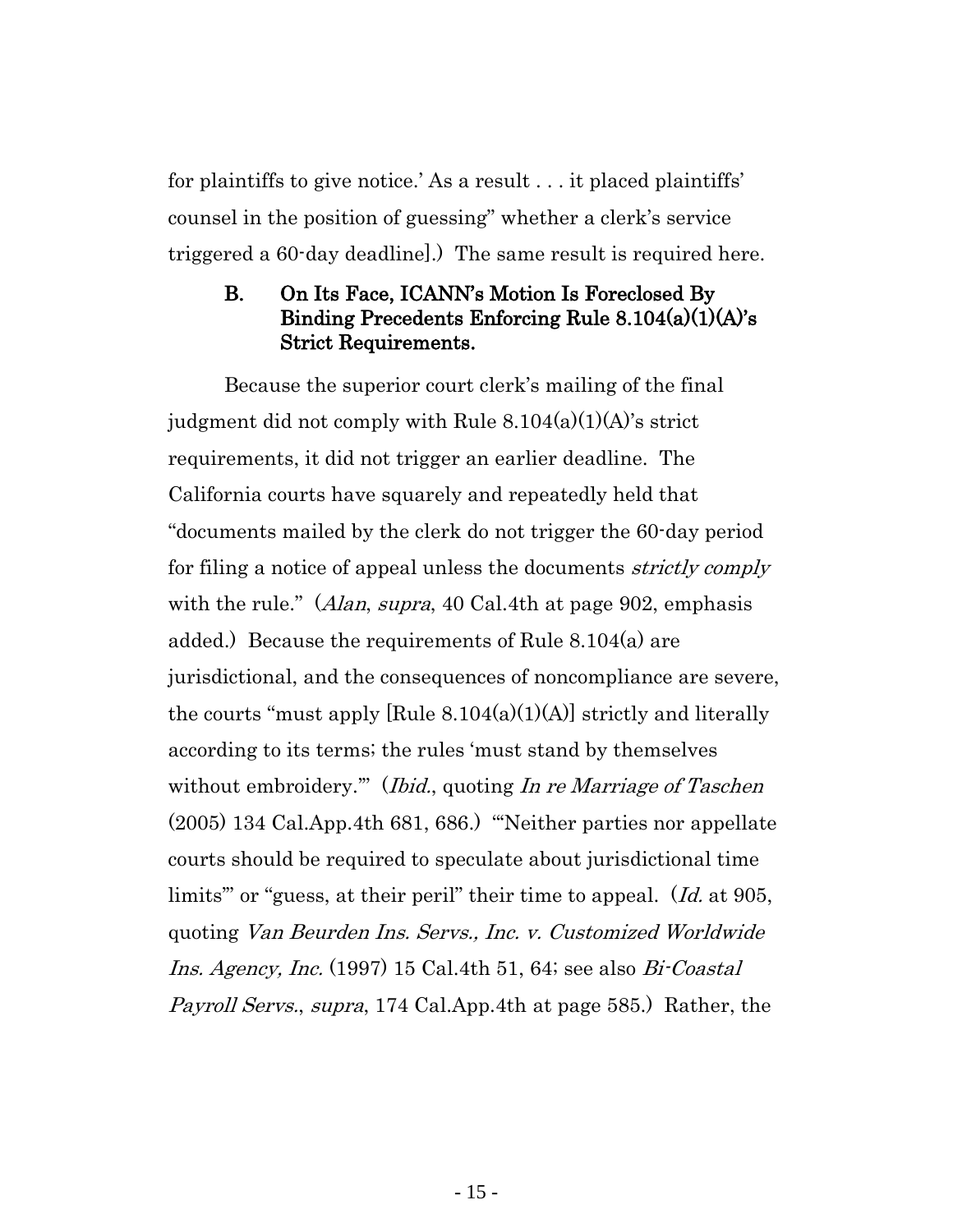clerk's service of a final judgment must unambiguously satisfy Rule 8.104(a) for it to trigger a deadline to appeal.

The California Supreme Court has further explained that Rule  $8.104(a)(1)(A)$ 's plain terms impose a "single-document" requirement, which was not satisfied here. In *Alan*, the Supreme Court held that a final judgment sent by the clerk does not trigger the time to appeal unless "the clerk has sent a *single, self*sufficient document satisfying all of the rule's conditions." (Alan, supra, 40 Cal.4th at page 903, emphasis added.)<sup>3</sup> As *Alan* made clear, the plain text of Rule  $8.104(a)(1)(A)$  refers to "a document" in the singular that is both a "file-endorsed copy of the judgment" and also shows "the date it was served." (Id. at 903-04; *M'Guinness, supra,* 243 Cal.App.4th at page 612 [holding that a "file-endorsed" copy of the order did not trigger the rule because it "did not show the date it was served" even though it was mailed with a "corrected proof of service"].) That literal interpretation is supported by both the Rule's express terms and by the principle in favor of "according the right to appeal in doubtful cases." (Alan, supra, 40 Cal.4th at page 902.)

<sup>3</sup> See also Cal. Civ. Ctrm. H'book & Desktop Ref. § 42:3 (2019) [noting that, to trigger Rule  $8.104(a)(1)(A)$ , "[t]he document itself must be a single, self-sufficient document satisfying all the requirements of" the Rule].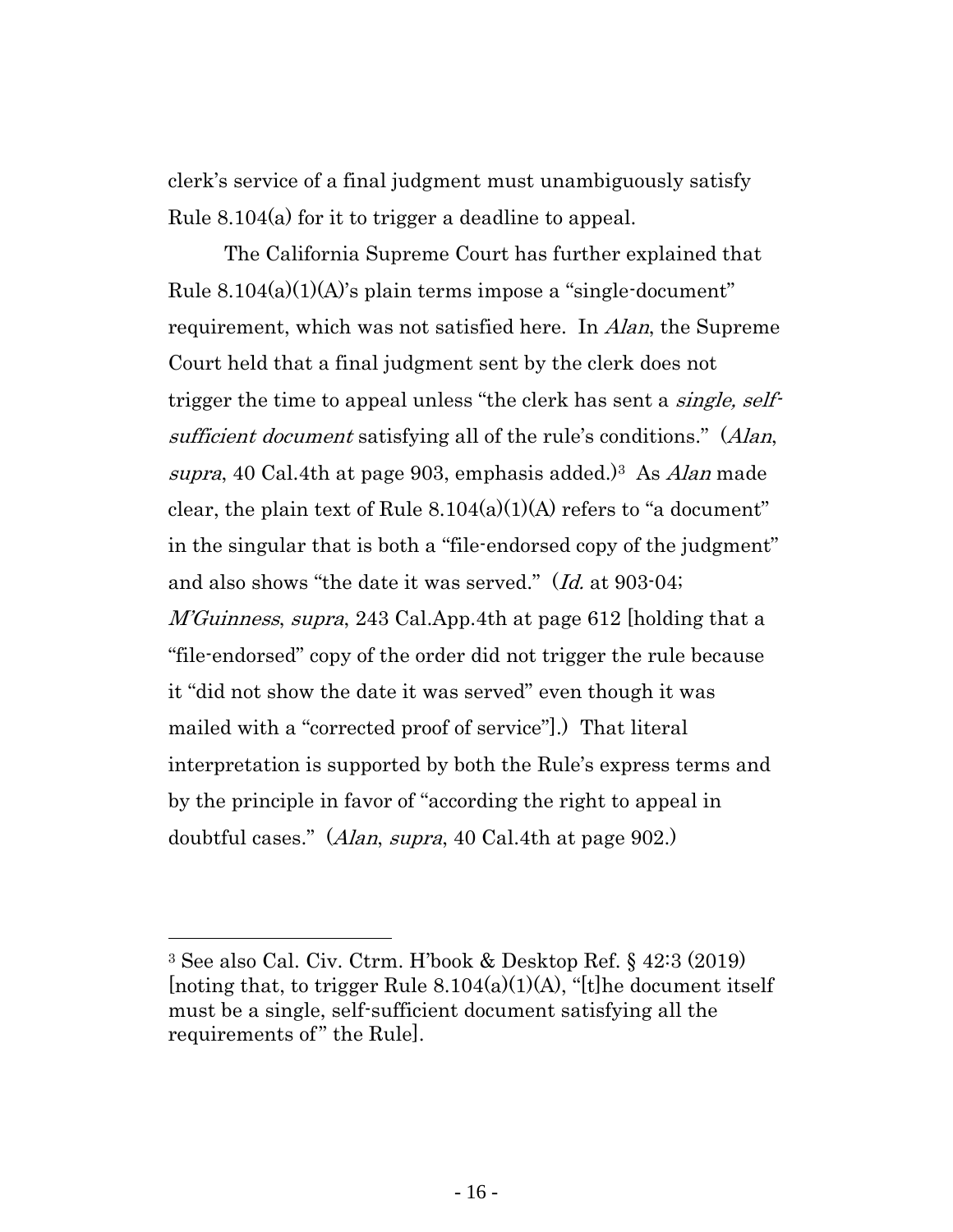As a result, Rule  $8.104(a)(1)(A)$  is not triggered where, as here, the clerk does not serve a single document that contains all of the Rule's prerequisites within its four corners. (In re *Marriage of Lin* (2014) 225 Cal.App.4th 471, 475 ["The triggering" document must show the date on which it was served."]; Cal. Prac. Guide Civ. App. & Writs Ch.  $3-B \t\leq 3(c)(2)(e)$  (2019) [Rule  $8.104(a)(1)(A)$ 's "requirements must be satisfied by a *single* document—whether a properly-titled 'notice of entry' or a fileendorsed copy of the judgment—to trigger the 60-day appeal deadline."].) Faced with virtually identical circumstances as those presented here, the courts have held that the Rule is not satisfied where the clerk serves the final judgment along with a separate document showing the date of service. (*M'Guinness*, 243 Cal.App.4th at page 612 ["[T]he file-endorsed copy of the order cannot be read in conjunction with the separate . . . 'proof of service' to satisfy the requirements of Rule  $8.104(a)(1)(A)$ ." internal quotation and punctuation marks omitted.) That is because Rule 8.104(a) "does not require litigants to glean the required information from multiple documents or to guess, at their peril, whether such documents in combination trigger the duty to file a notice of appeal." (Alan, supra, 40 Cal.4th at page 905.) Instead, to trigger the 60-day notice of appeal deadline, the file-endorsed copy of the judgment must *itself* unambiguously show the date it was served.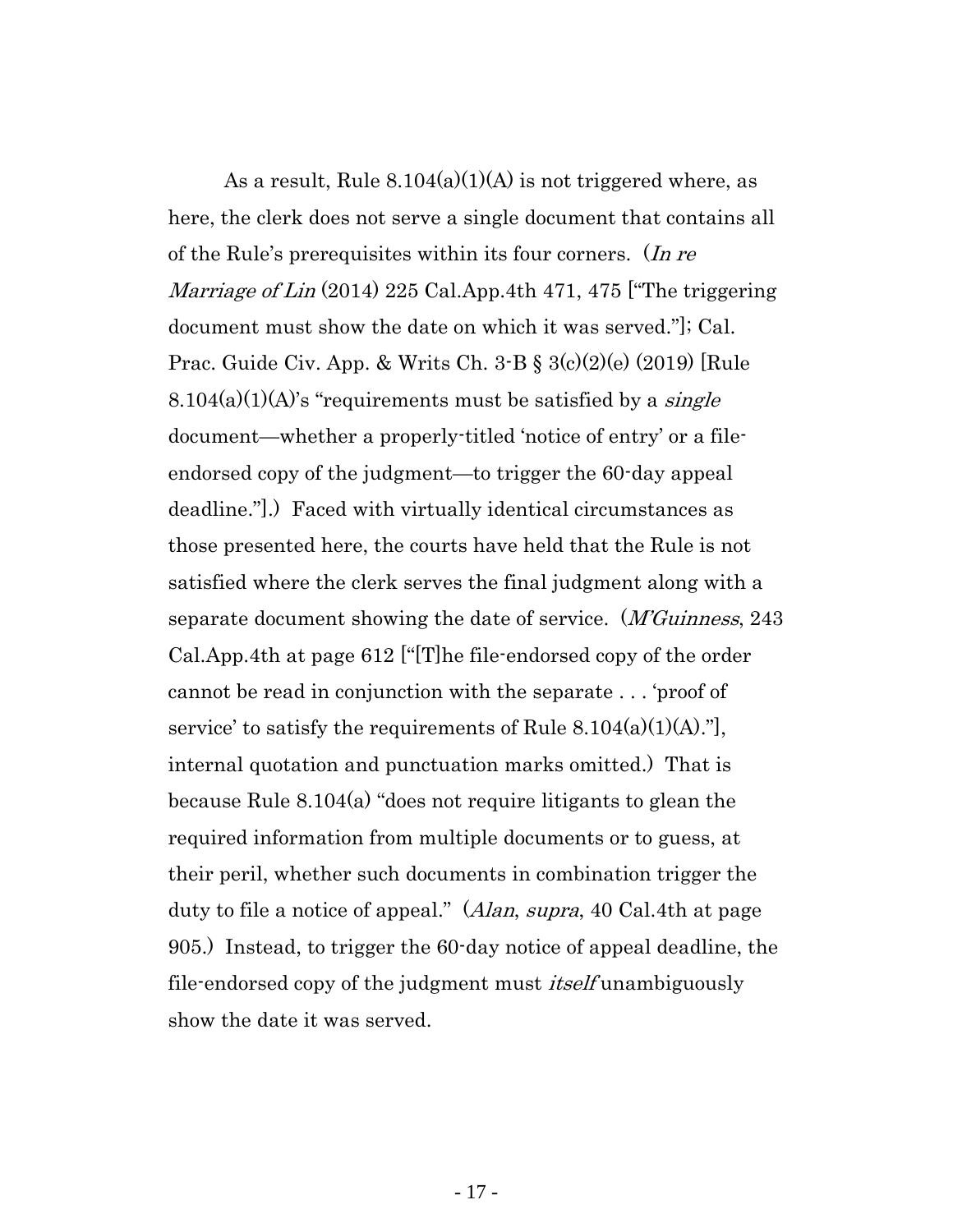Under the bedrock principles articulated in *Alan* and many lower court decisions applying it to circumstances like these, ICANN's motion to dismiss necessarily fails. ICANN's own motion confirms that the clerk's service plainly did not satisfy the single-document requirement. The file-stamped copy of the final judgment attached to ICANN's motion does not show when it was served. (See Motion to Dismiss, Ex. A.; cf. *Maldonado v. Epsilon* Plastics, Inc. (2018) 22 Cal.App.5th 1308, 1338 ["Nor did the clerk" serve a file-endorsed copy of the judgment showing the date it was served.".) Under *Alan* and precedents applying it, that failure is fatal. And the clerk's failure to serve the final judgment in accordance with Rule  $8.104(a)(1)(A)$ 's strict requirements was in line with the fact that the trial court ordered ICANN, not the clerk, to trigger the filing deadline under Rule  $8.104(a)(1)$ . Because the clerk did not effectuate service in compliance with Rule  $8.104(a)(1)(A)$ 's single-document rule, no deadline-triggering event occurred until ICANN served DCA with its notice of entry of final judgment on October 10. (See *M'Guinness, supra,* 243 Cal. App. 4th at page 612; *Alan, supra*, 40 Cal. 4th at page 904.)

Not once does ICANN's motion cite or discuss any of these central precedents. Instead, without actually engaging with the relevant doctrine, ICANN seems to suggest that the final judgment and the separate certificate of mailing can be viewed together to satisfy the Rule. (See Motion to Dismiss at 5.) But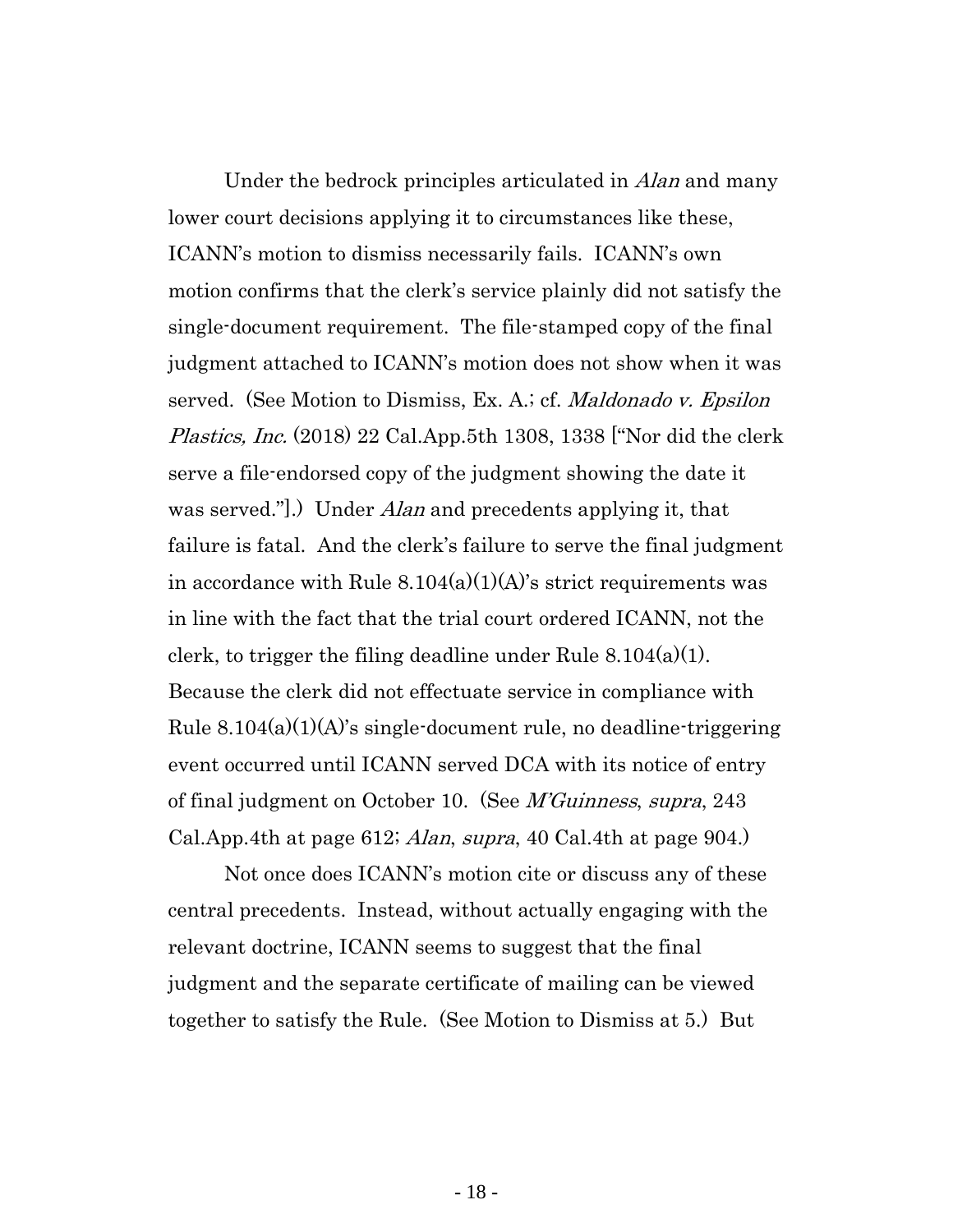that is squarely foreclosed by the case law (that ICANN never mentions). Both this Court and the California Supreme Court have held that "rule 8.104(a) does not require litigants to glean from multiple documents the information necessary to determine when the 60-day period for the filing of a notice of appeal commenced." (Bi-Coastal Payroll Servs., supra, 174 Cal.App.4th at page 586; Alan, supra, 40 Cal.4th at page 905.)

In fact, ICANN's own motion confirms that the certificate of mailing is a separate document from the final judgment. It was entered separately on the court's docket, it is attached to ICANN's motion as a separate exhibit, and on its face the certificate of mailing speaks of the final judgment as a separate document, stating that the clerk would place "one copy of" that final judgment and the superior court's statement of decision (another separate document) "in a separate sealed envelope." (Motion to Dismiss, Ex. B.) And, as in *Alan*, the certificate of mailing and final judgment have different titles, different paginations, and are simply distinct documents—they do not claim to be a continuation of each other, and they were not attached to each other when mailed; in fact, the certificate of mailing was attached to *other documents.* (See *Alan, supra,* 40 Cal.4th at page 898, 905; Brown Decl. ¶ 6.) Indeed, by ICANN's own telling, the clerk "served the file-endorsed copies of [the] Statement of Decision and the Final Judgment" and "also served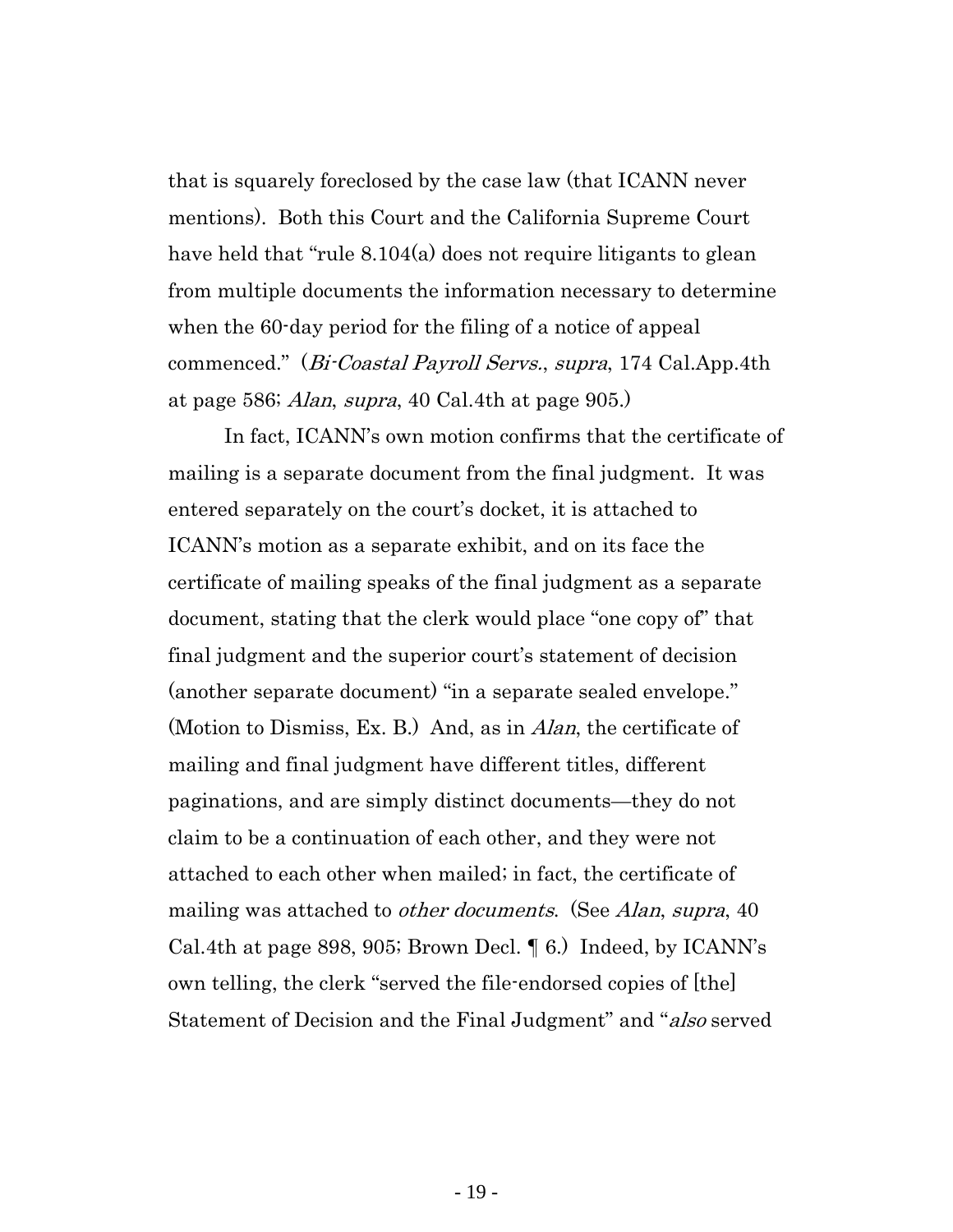and filed on the docket the Certificate of Mailing reflecting that service." (Motion to Dismiss 5, emphasis added.) Thus, under ICANN's own theory, the single-document requirement was not satisfied here.

It makes no difference whether the clerk mailed the items together. Indeed, Alan squarely rejected that view by holding that the two documents at issue there were not a "single document," even though they were mailed together "in a single envelope." (*Alan, supra,* 40 Cal.4th at page 898, 905; see also M'Guinness, supra, 243 Cal.App.4th at page 611-12.) Because the two documents had different titles, different paginations, and were plainly separate documents, the California Supreme Court held that they did not satisfy the single-document requirement. (Alan, supra, 40 Cal.4th at page 905.) Likewise, in M'Guinness, the Sixth District held that "the court clerk's service of [a] fileendorsed order, either separately or in conjunction with service of" proof of service did not satisfy Rule  $8.104(a)(1)(A)$  under Alan.  $(M'Guinness, supra, 243 Cal. App.4th at page 611-612.)$  The same is true here.

Worse yet, the clerk's mailing included *other* documents as well—precluding any finding that the mailed package somehow constituted a single, self-sufficient document. (Brown Decl. ¶¶ 5- 6.) ICANN has not—and cannot—plausibly argue that all five documents that DCA received, including the two certificates of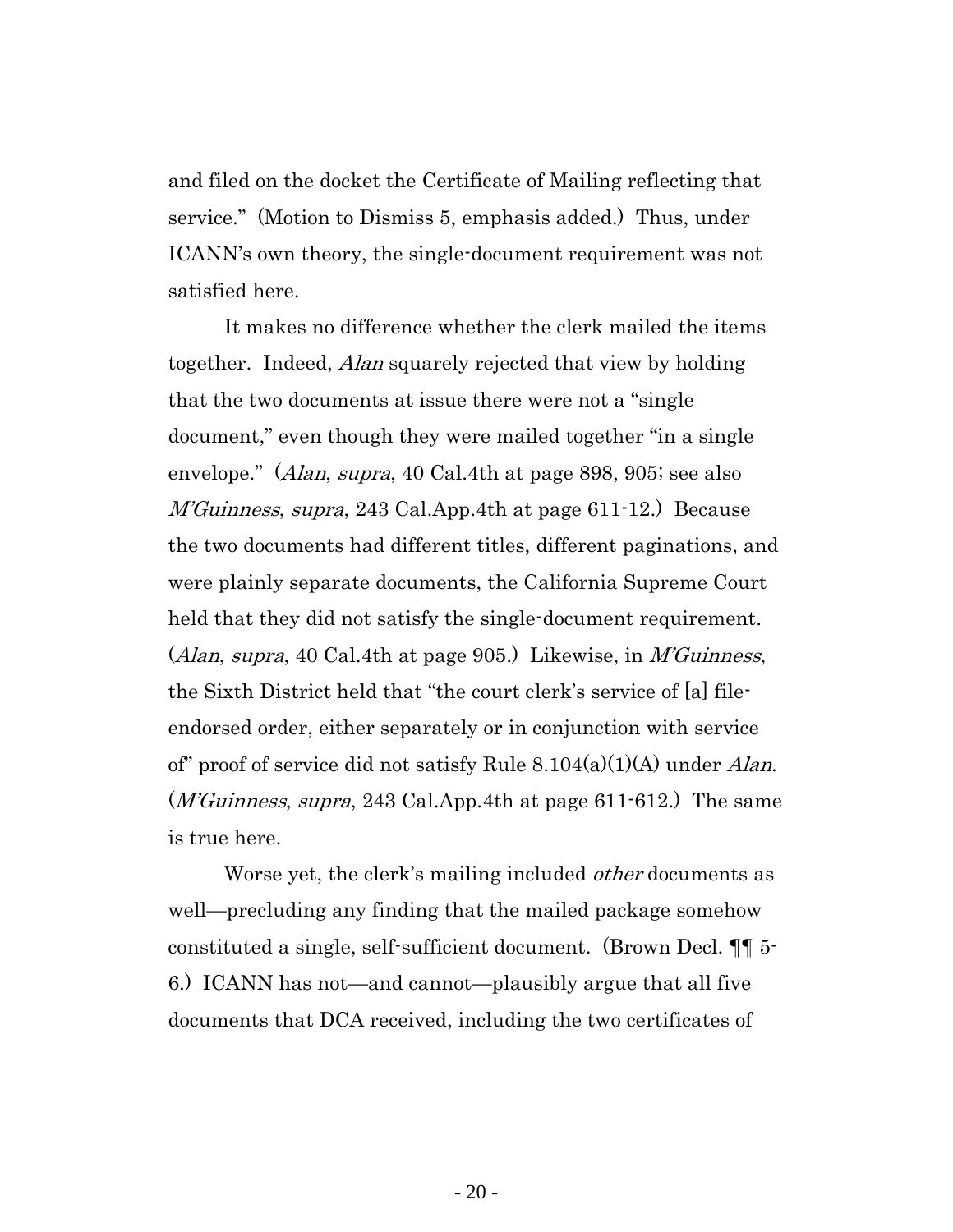mailing, the final judgment, the statement of decision, and the minute order (which directed ICANN to trigger Rule  $8.104(a)(1)(B)$ , are all one document that satisfies Rule  $8.104(a)(1)(A)$ . And still worse, rather than being attached to the final judgment, the certificate of mailing was attached to the minute order and the other certificate of mailing. (Brown Decl. ¶ 6.) As Alan, M'Guinness, and Bi-Coastal have squarely held, parties are not required to "glean from multiple documents" and "guess, at their peril" which particular combination could possibly trigger Rule 8.104(a). (Bi-Coastal Payroll Servs., supra, 174 Cal.App.4th at page 586; see also Alan, supra, 40 Cal.4th at page 905; *M'Guinness, supra*, 243 Cal.App.4th at page 612.

Both ICANN's motion and the clerk's mailing thus also foreclose any suggestion that the clerk "satisf[ied] the singledocument requirement by attaching a certificate of mailing to the file-stamped judgment." (Alan, supra, 40 Cal.4th at page  $905$ .)<sup>4</sup> The certificate of mailing was *not* attached not to the final

<sup>4</sup> Indeed, other cases demonstrate that clerks know how to incorporate a certificate of mailing into a final judgment or a notice of entry when they intend to do so. (See Sunset Millennium Asso'c, LLC v. Le Songe, LLC  $(2006)$  138 Cal.App.4th 256, 257-58 [describing a certificate of mailing incorporated into a minute order with consecutive pagination]; *InSyst, Ltd. v.* Applied Materials, Inc. (2009) 170 Cal.App.4th 1129, 1134 [noting that the clerk had "mailed a document entitled 'Notice of Entry of Judgment and Certificate of Mailing'"].)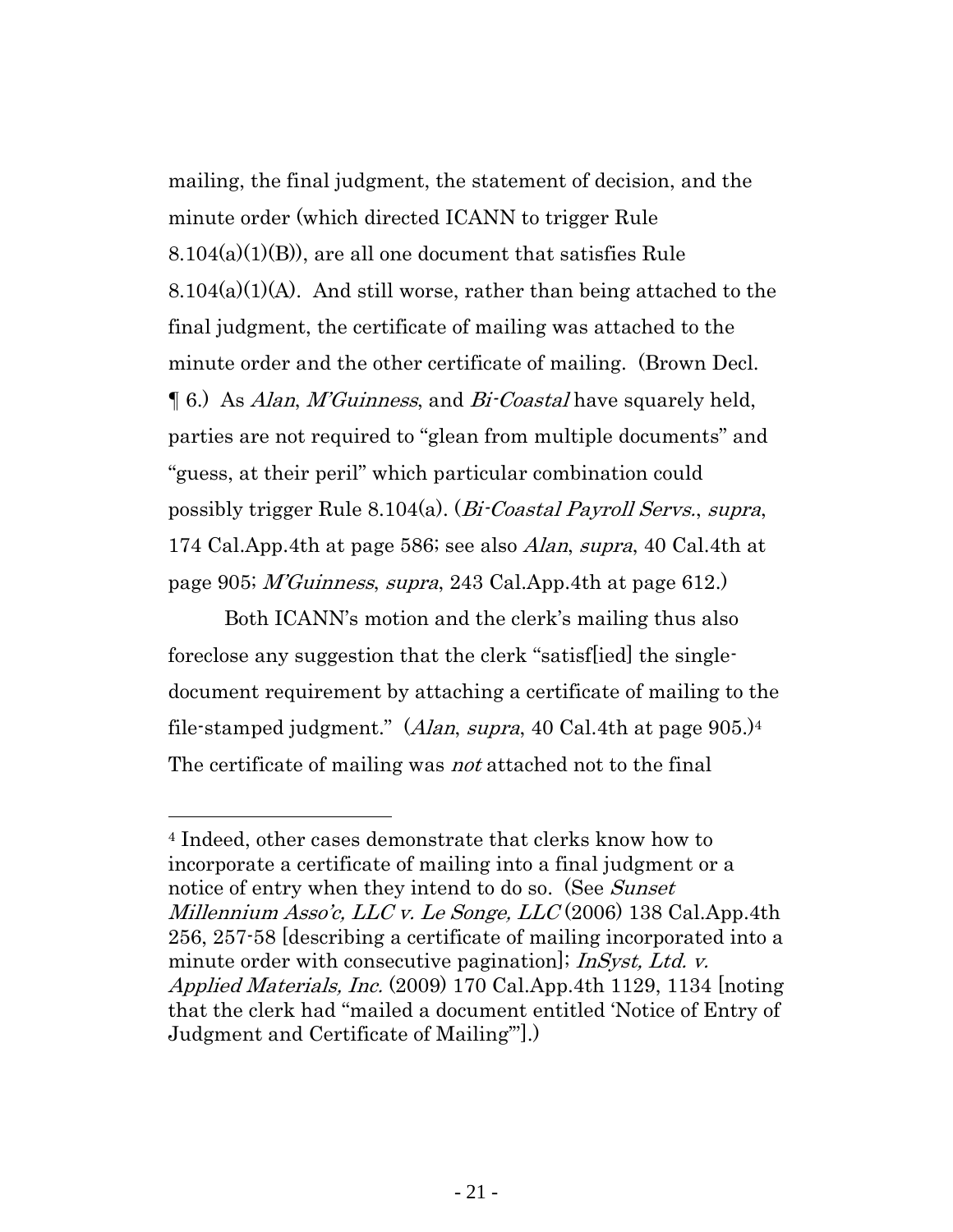judgment, but was instead attached to other, unrelated documents. (Brown Decl. ¶ 6.) And, even if ICANN had not waived any such argument by not raising it in the opening brief (see infra Part II), the exhibits attached to ICANN's motion further confirms that the final judgment and the certificate of mailing were not a single document. Otherwise, they would have been entered on the docket together, and ICANN would not have proffered them as separate exhibits.<sup>5</sup> Instead, the facts as established by ICANN's own filing demonstrate that the clerk's mailing was deficient under Rule 8.104(a)(1)(A), as applied in Alan and its progeny. (Alan, supra, 40 Cal.4th at 905 noting that the documents at issue did "not purport to incorporate" each other and had separate paginations]; Motion to Dismiss, Ex. A;  $id.$  Ex. B. $)^6$  It is therefore abundantly clear that the clerk did not

<sup>5</sup> ICANN's treatment of the certificate of mailing and final judgment as separate documents is underscored by ICANN's treatment of its own Notice of Entry of Final Judgment, which it attached to its motion as one exhibit and which incorporated both the statement of decision and the final judgment with the notice of entry into a single document.

<sup>6</sup> While ICANN has waived the opportunity to argue this point in reply, no case it could cite would support its position. In addition to the case law cited above that rejects ICANN's argument, there are no reported cases that accept any form of ICANN's position here. In particular, any attempt to rely on *Van Sickle v. Gilbert* (2011) 196 Cal.App.4th 1495, 1514-15, would be off point because, although Van Sickle referenced a certificate of mailing as triggering a deadline to appeal, the court had no occasion to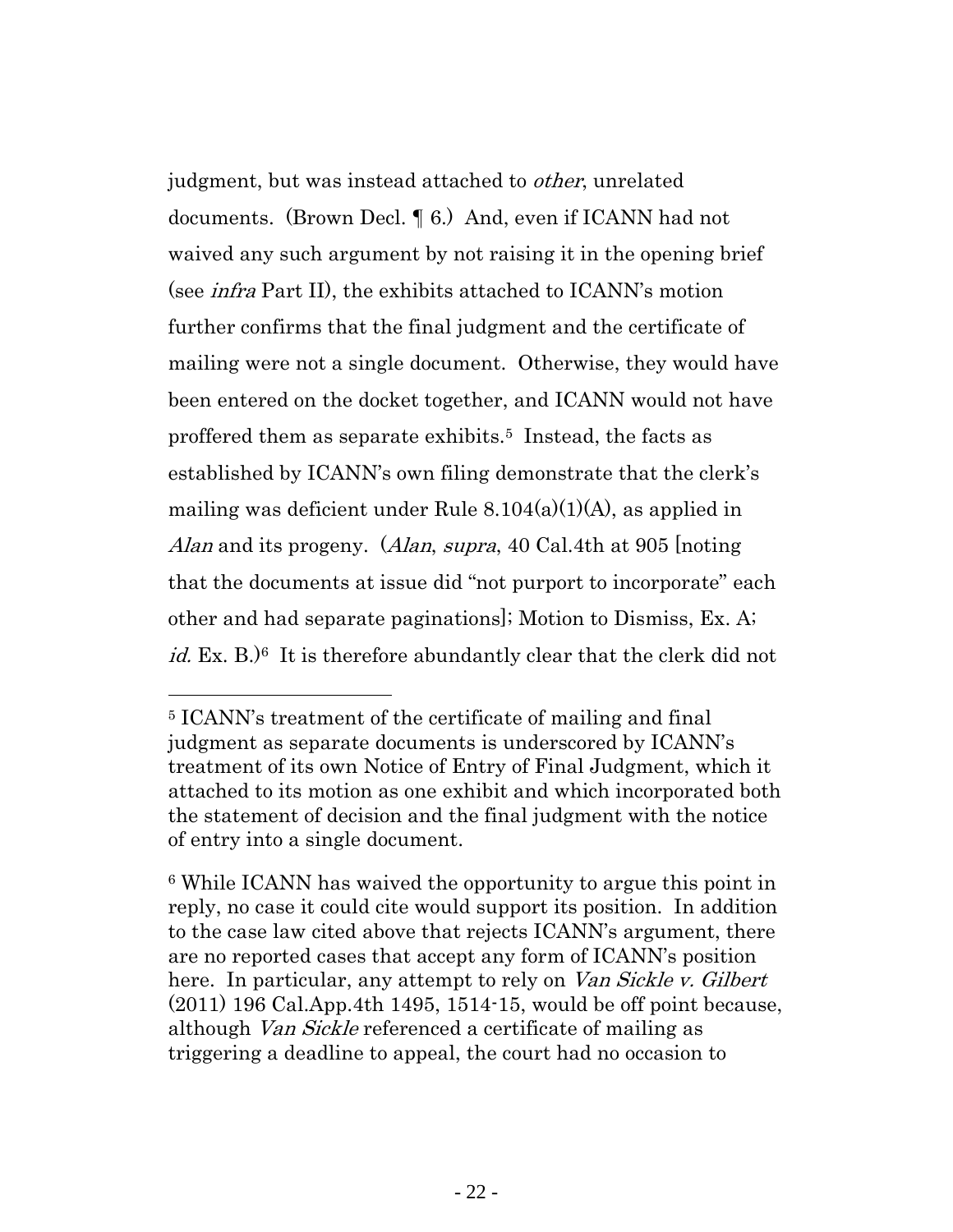serve a single document that itself satisfied all of  $8.104(a)(1)(A)$ 's requirements, and DCA's deadline to file its notice of appeal was not triggered until ICANN served its notice of entry of judgment on October 10.

When faced with similar deficiencies, California courts have held time and again that documents that fail to strictly comply with the Rule do not trigger the time to appeal.  $(E.g.,)$ M'Guinness, supra, 243 Cal.App.4th at page 612-13 [holding that separate documents could not in combination satisfy the rule]; Alan, supra, 40 Cal.4th at page 905 [same]; Bi-Coastal Payroll Servs., supra, 174 Cal.App.4th at page 586-87 [serving an order not file-stamped or titled "Notice of Entry of Judgment" did not satisfy the rule].) They have held that a document does not trigger the time to appeal if is not "*entitled* 'Notice of Entry" even if the document later says "notice of entry" and is mailed with a certificate of mailing, or is even entitled a "Notice of Ruling." (Sunset Millennium Asso'c, LLC v. Le Songe, LLC

consider Alan's effect on the clerk's service because the appellant had clearly missed even the 180-day deadline under Rule  $8.104(a)(1)(C)$  and neither party argued whether the clerk's mailing satisfied *Alan*'s one-document rule. (See *ibid.*) Likewise, in Adaimy v. Ruhl (2008) 160 Cal.App.4th 583, neither the parties nor the court discussed or considered whether the relevant service complied with *Alan*'s requirements. And in neither case is there a hint that the certificate of mailing was attached to other documents instead of the final judgment.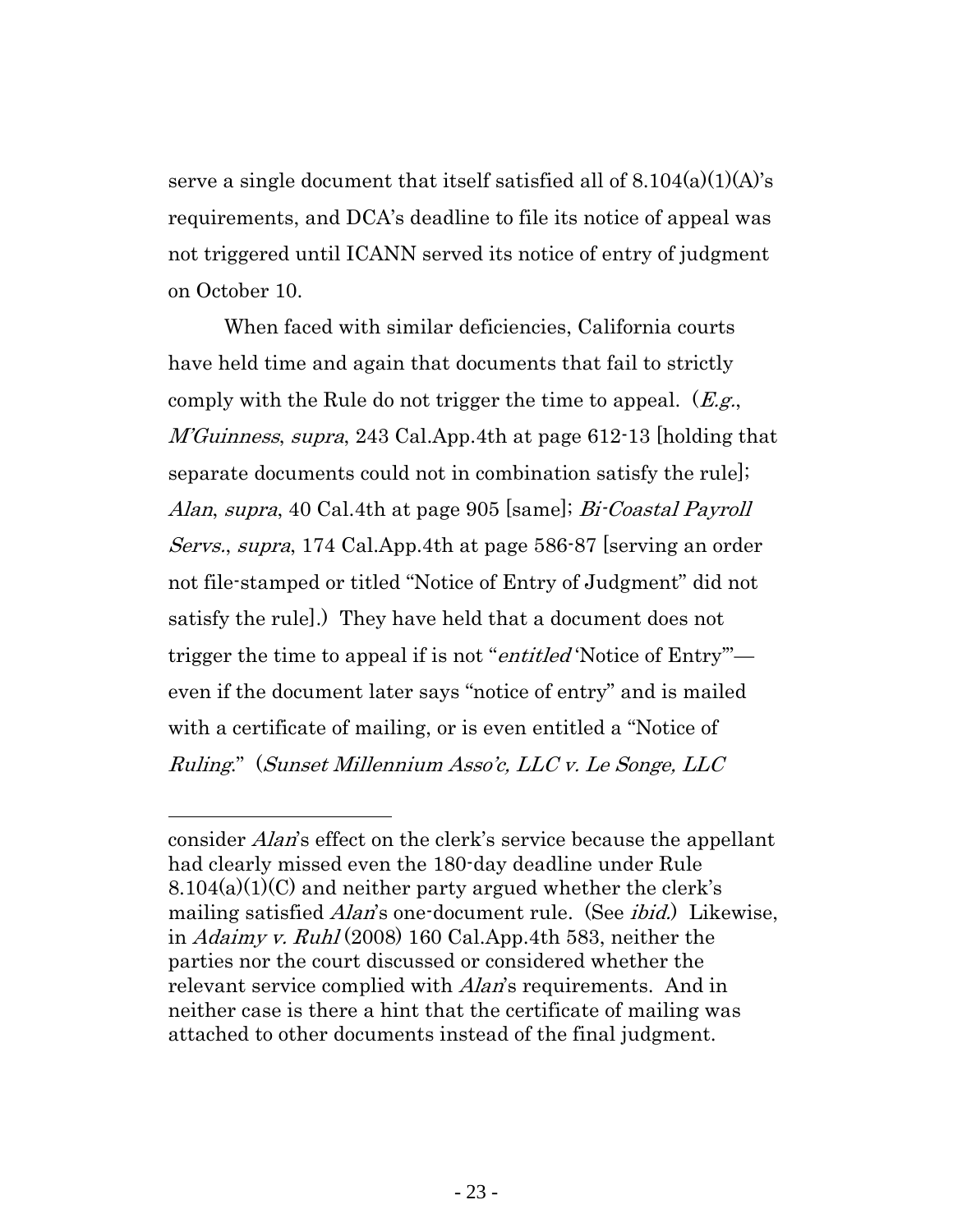(2006) 138 Cal.App.4th 256, 259-60; 20th Century Ins. Co. v. Superior Court (1994) 28 Cal.App.4th 666, 671 ["It might seem that the difference between a 'notice of ruling' and a 'notice of entry' is hypertechnical. In another context it might be. But . . . rules that measure [the time to appeal] must stand by themselves without embroidery.".) They have also held that e-mailing the judgment did not suffice under a previous version of the Rule that required a "mailed" copy of the judgment. (Citizens for Civic Accountability v. Town of Danville (2008) 167 Cal.App.4th 1158, 1160; see also InSyst, Ltd. v. Applied Materials, Inc. (2009) 170 Cal.App.4th 1129, 1140 [strictly enforcing the requirements for now-permitted e-mail service].) They have held that a copy of the judgment sent by a party without proof of service cannot be cured by a later-executed proof of service. (Thiara v. Pacific Coast Khalsa Diwan Soc'y (2010) 182 Cal.App.4th 51, 58.) And they have held that a clerk's service was insufficient where its proof of service form did not "reflect that the order was file-stamped." (Keisha W. v. Marvin M. (2014) 229 Cal.App.4th 581, 585.)

This Court is compelled to reach the same result here. Because the certificate of mailing and final judgment were not "a single, self-sufficient document satisfying all the rule's conditions," they did not trigger the 60-day deadline in Rule 8.104(a)(1)(A). (*See Alan, supra,* 40 Cal.4th at page 905; M'Guinness, supra, 243 Cal.App.4th at page 612-13.) ICANN's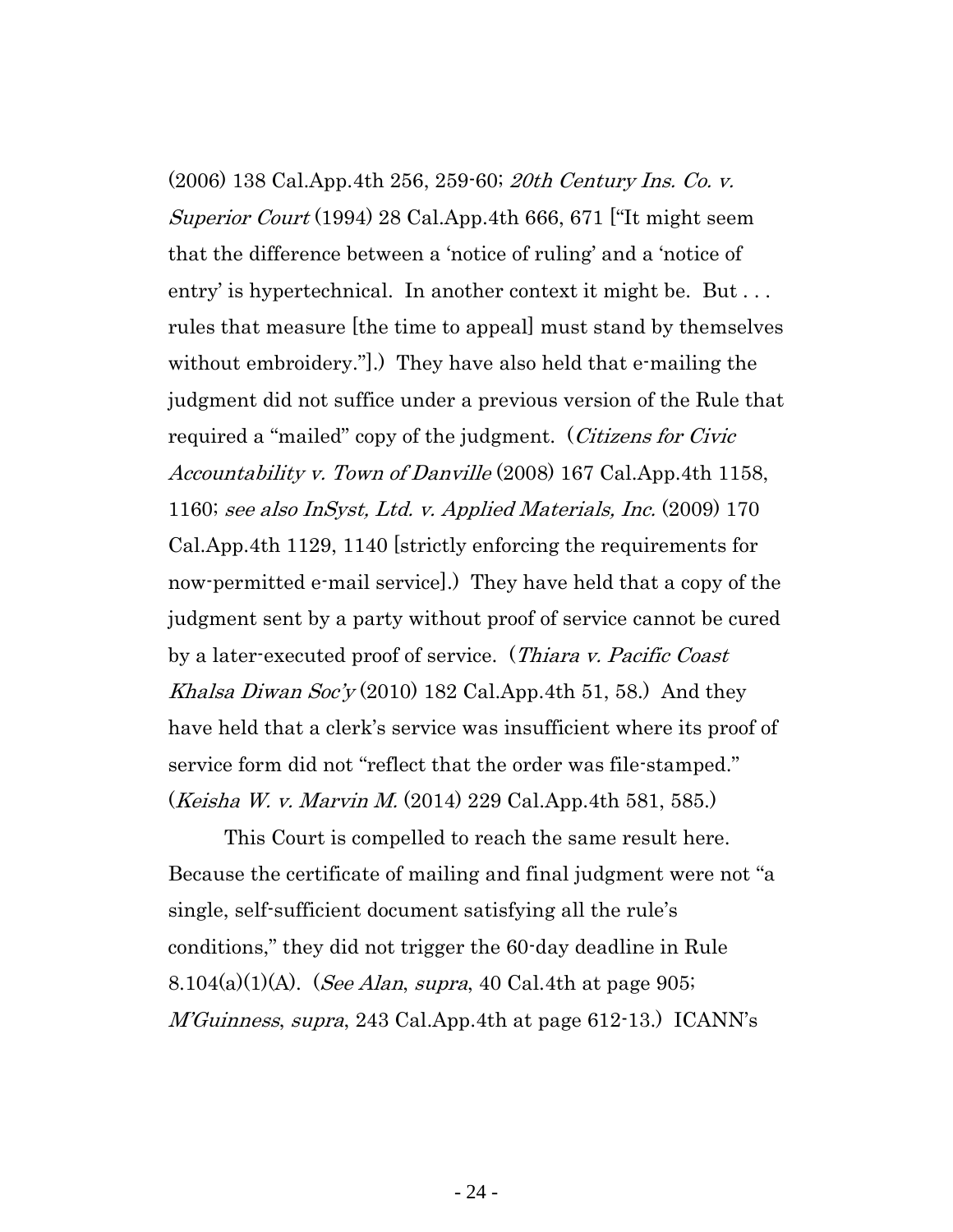contrary suggestion would invite precisely the guesswork that Rule  $8.104(a)(1)$  is meant to avoid.

## <span id="page-24-0"></span>II. By Failing To Cite Or Discuss Alan And Its Progeny, ICANN Has Violated Its Duty To This Court And Waived Any Arguments About Those Precedents.

Beyond its facial legal defects, ICANN's motion is remarkable for what it does not say. At no point in its motion does ICANN ever mention the bedrock legal principles discussed above, which govern the question it has placed before this Court. Nor does it even cite the California Supreme Court's binding decision in Alan, this Court's application of that landmark ruling in Bi-Coastal Payroll Services, or the Sixth District's factually analogous decision in M'Guinness.

In a motion aimed at foreclosing DCA from pursuing its appeal, that disregard for critical precedents is breathtaking. The only possible explanations for the failure are that ICANN's counsel failed to research the legal precedents that govern the Rule that ICANN's motion invoked or that they withheld the information in the hopes that DCA and the Court might not notice. Either explanation violates counsel's duties to this Court—especially in the context of a motion seeking to prevent DCA from exercising its appellate rights. And under longstanding waiver principles ICANN is precluded from advancing any argument in its reply brief regarding the precedents and principles it failed to discuss in its opening brief.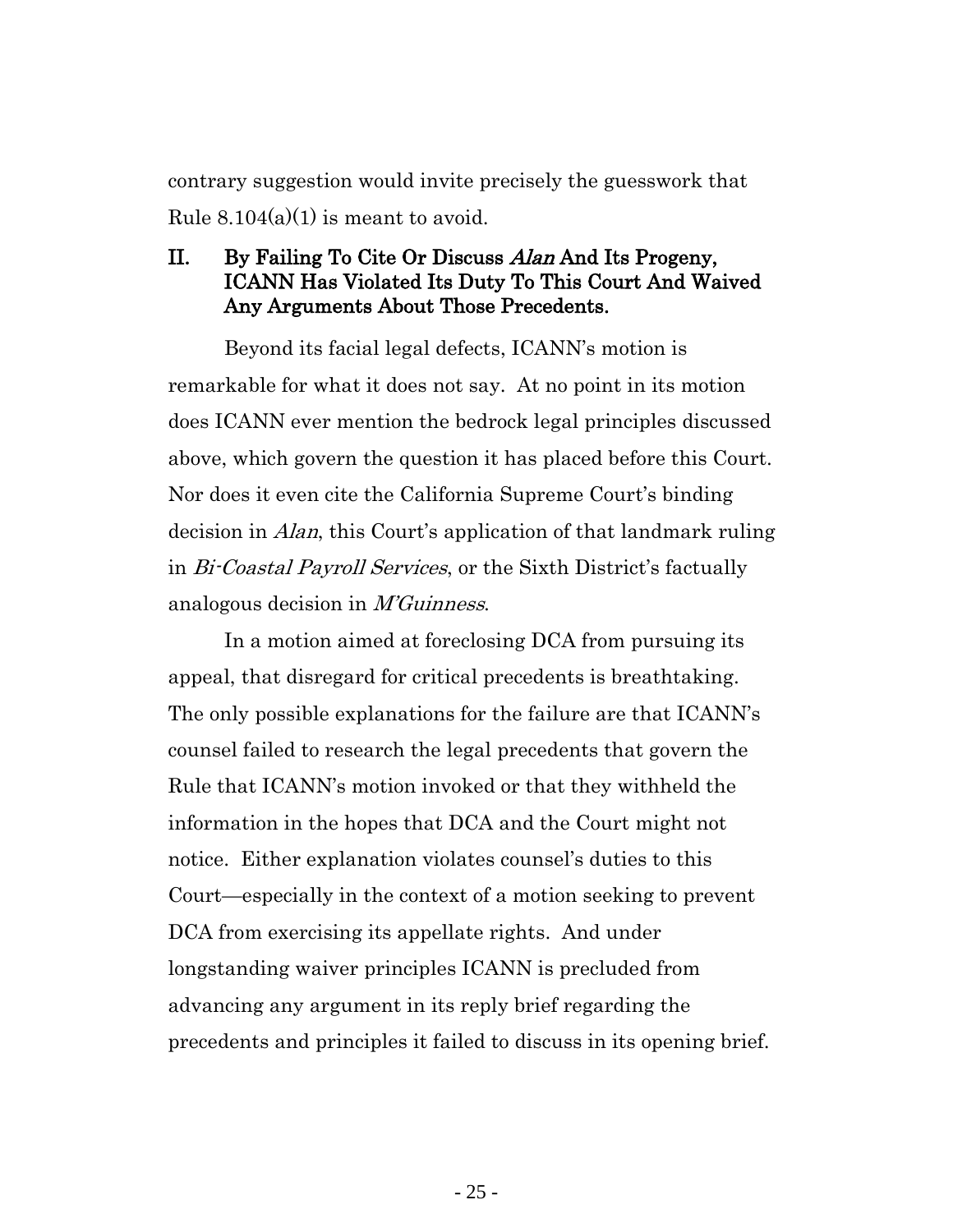ICANN's failure to identify or discuss binding authorities that undermine its position violated its duties to this Court. "Attorneys are officers of the court and have an ethical obligation to advise the court of legal authority that is directly contrary to a claim being pressed."  $(In re$   $Reno$   $(2012)$  55 Cal.4th 428, 510, citing Cal. R. Prof. Conduct Rule 3.3, other citation omitted.) A party's "failure to cite or even acknowledge . . . seminal cases . . . directly on point and counter to their argument in their opening brief violates [that] duty to the court." (Love v. State Dep't of Educ. (2018) 29 Cal.App.5th 980, 990; see also People ex. rel. Feuer v. FXS Mgmt., Inc. (2016) 2 Cal.App.5th 1154, 1160, fn.4 ["We remind counsel that attorneys are officers of the court and have an ethical obligation to advise the court of legal authority that is directly contrary to a claim being pressed."], internal quotations omitted.)

Here, even the most basic research on Rule  $8.104(a)(1)(A)$ reveals that *Alan* and its progeny are "directly on point and counter to" the claim ICANN makes in its motion to dismiss. A search on Westlaw's electronic database of California decisions using the search term "8.104(a)(1)(A)" yields *M'Guinness* as the first result.<sup>7</sup> That decision's analysis turns on the California

<sup>7</sup> The same search on Lexis' corresponding electronic database yields M'Guinness as the fourth result, and as the second published case.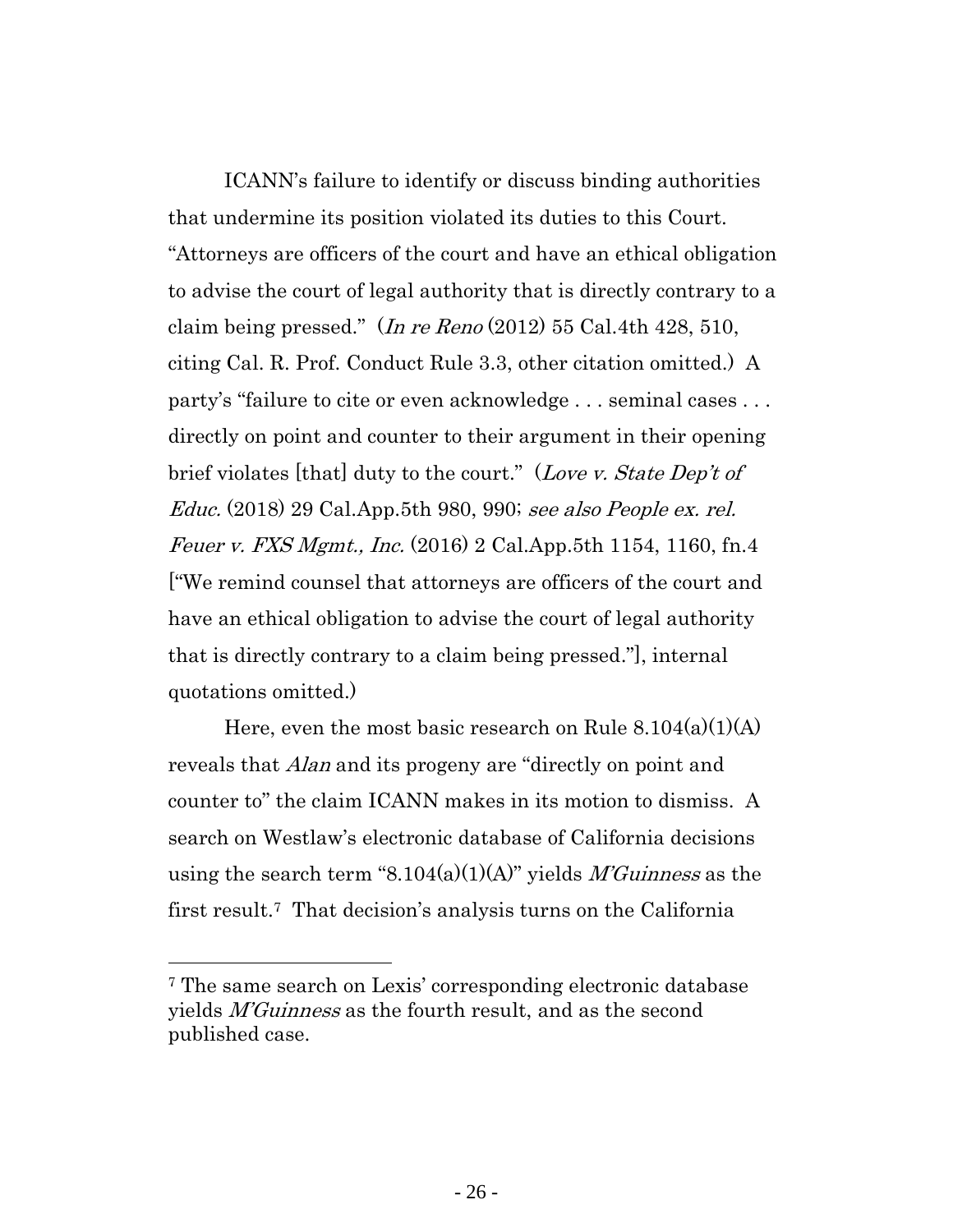Supreme Court's decision in Alan. And the simple act of checking which published Second District decisions have cited *Alan* would have pointed to this Court's decision in *Bi-Coastal Payroll* Services. In addition, the leading practice guides cite *Alan* and M'Guinness as the source of a "[s]ingle document required" rule and as authority for resolving ambiguities in favor of appellate review. (See Cal. Prac. Guide Civ. App. & Writs Ch. 3-B  $\S 3(c)(2)(e)$  (2019); 4 Cal. Jur. 3d Appellate Review  $\S 115 \& \text{fn.8}$ (2019).)8 There is no excuse for ICANN counsel's failure to identify and discuss those decisions, given that its own motion establishes that the requirement was not met here.

Moreover, ICANN's failure to address these issues in its opening brief precludes it from raising any argument about them in its reply brief. It is axiomatic that arguments not raised in an opening brief are treated as waived, and that courts will not consider arguments raised for the first time in a reply brief. (Karlsson v. Ford Motor Co. (2006) 140 Cal.App.4th 1202, 1216- 1217, citing Am. Drug Stores, Inc. v. Stroh (1992) 10 Cal.App.4th 1446, 1453 ["[S]uch consideration would deprive the respondent of an opportunity to counter the argument."].) That rule is

<sup>8</sup> See also 9 Witkin, Cal. Proc. 5th Appeal § 578 (2008) [citing Alan and describing its one-document holding]; Cal. Civ. Ctrm. H'book & Desktop Ref. § 42:3 (2019) leiting *Alan* and noting its "single, self-sufficient document" holding]; Cal. Judges Benchbook Civ. Proc.-Trial § 15.56 (2019) [citing Alan].)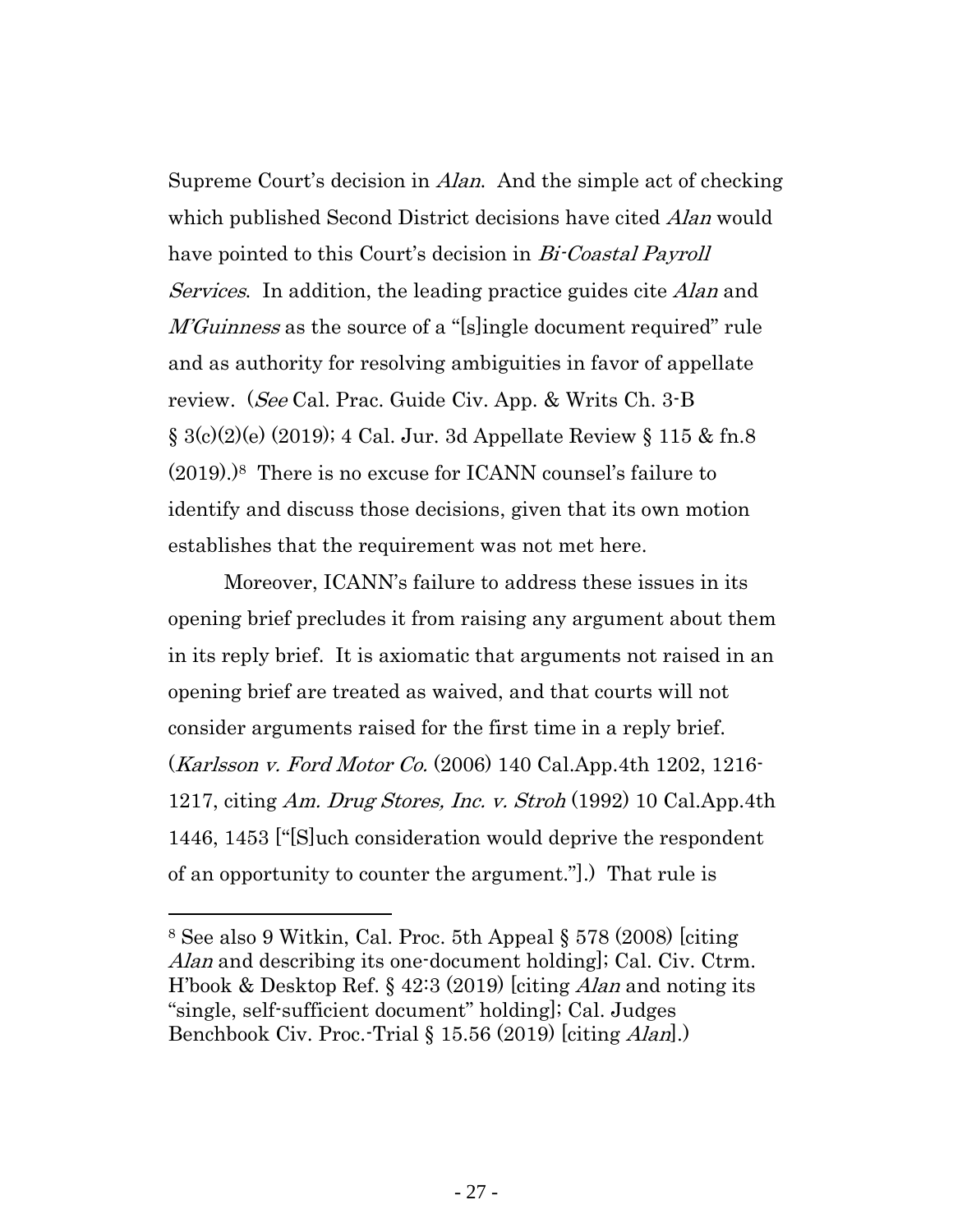especially strong where the new argument in a reply brief is inconsistent with statements or arguments in the opening brief. (See *Conn v. W. Placer Unified Sch. Dist.* (2010) 186 Cal.App.4th 1163, 1182-83; Wells Fargo Fin. Leasing, Inc. v. D&M Cabinets (2009) 177 Cal.App.4th 59, 77.)

Here, ICANN did not even attempt to argue that the clerk's service satisfied the single-document requirement set forth in Rule  $8.104(a)(1)(A)$  and Alan, M'Guinness, and Bi-Coastal Payroll Services. Any attempt to advance such an argument in ICANN's reply would be patently inconsistent with ICANN's opening brief, which explicitly designated the certificate of mailing and final judgment as separate documents by listing them as separate exhibits, and stated that the clerk served the final judgment and "*also* served" the certificate of mailing. (Motion to Dismiss at 5, emphasis added.) As a result, ICANN is foreclosed from belatedly making any such argument in its reply.

#### <span id="page-27-0"></span>III. Any Ambiguity Must Be Resolved In DCA's Favor.

Finally, even if it were not already clear from the docket and ICANN's own filings that the clerk's mailing of the final judgment did not satisfy Rule  $8.104(a)(1)(A)$ , the law requires that any lingering ambiguity be resolved in DCA's favor. "[R]ule  $8.104(a)(1)$  was intended to obviate the need for ... guesswork when calculating jurisdictional time limits." (Bi-Coastal Payroll Servs., supra, 174 Cal.App.4th at page 587.) Courts thus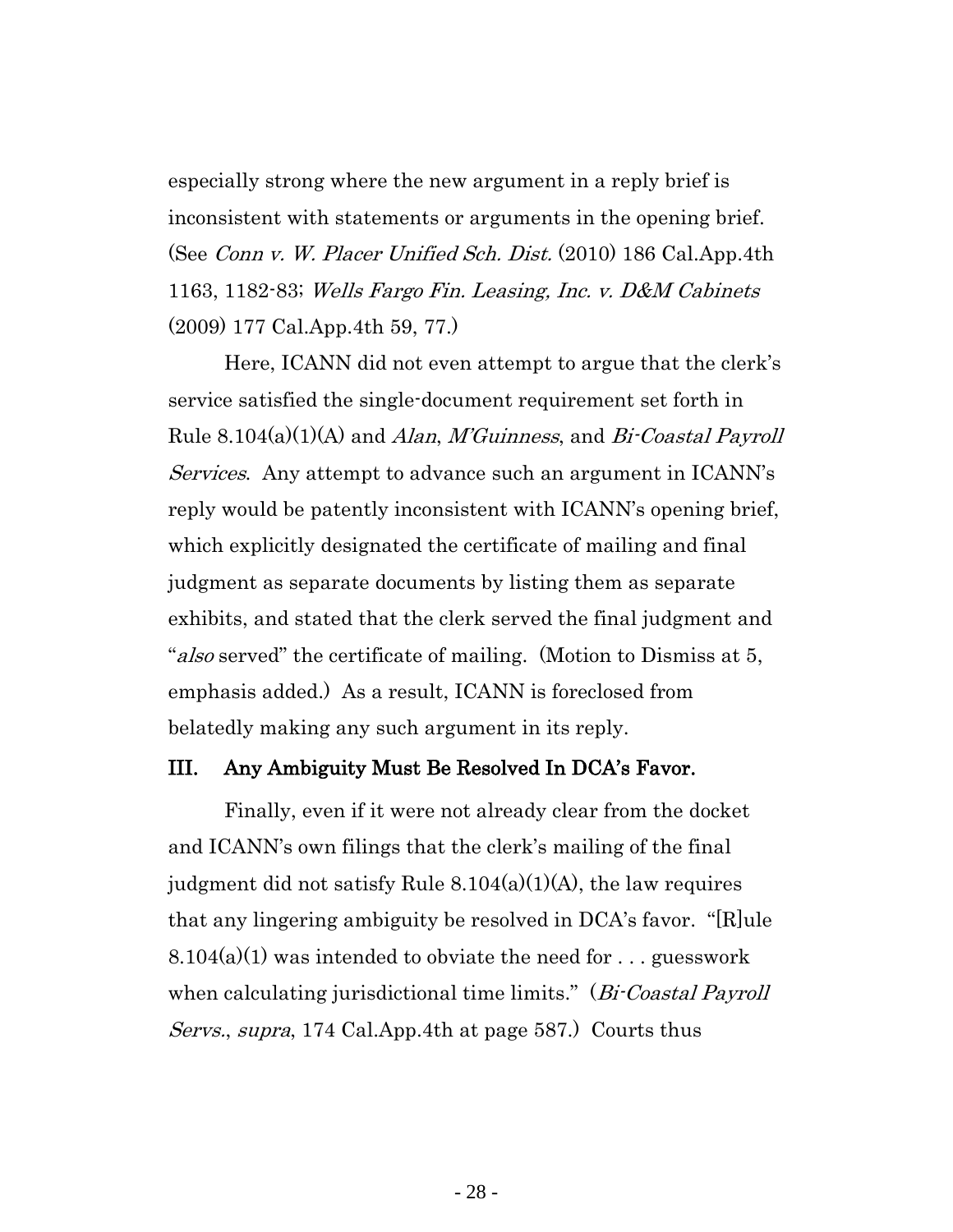routinely "accord[] the right to appeal in doubtful cases when such can be accomplished without doing violence to the applicable rules." (M'Guinness, supra, 243 Cal.App.4th at page 612, citation and internal quotations omitted; see also Alan, supra, 40 Cal.4th at page 902; Citizens for Civic Accountability v. Town of Danville, supra, 167 Cal.App.4th 1158, 1162; 4 Cal. Jur. 3d Appellate Review § 115 (2019) ["There is a strong public policy in favor of hearing appeals on their merits."], collecting cases.) This is true "even where such interpretations may be considered hypertechnical in other contexts." (In re Marriage of Mosley  $(2010)$  190 Cal.App.4th 1096, 1103.)<sup>9</sup> If there is any ambiguity, it must be resolved in favor of appeal.

The final judgment and certificate of mailing do not unambiguously satisfy the requirements of Rule  $8.104(a)(1)(A)$ . As explained above, they do not satisfy the single-document requirement because they were entered as separate entries on the docket, were mailed by the clerk as separate documents that were not attached to each other, had different titles and

<sup>9</sup> As this Court and the California Supreme Court have explained, "the older rule that technical defects in a notice of entry of judgment are excusable" in certain circumstances "has not been applied to rule  $8.104(a)(1)$  or its identically worded, immediate predecessor." (Alan, supra, 40 Cal.4th at page 902; Bi-Coastal Servs., supra, 174 Cal.App.4th at page 585, internal citations omitted.) As a result, any reliance on that bygone rule would be improper here.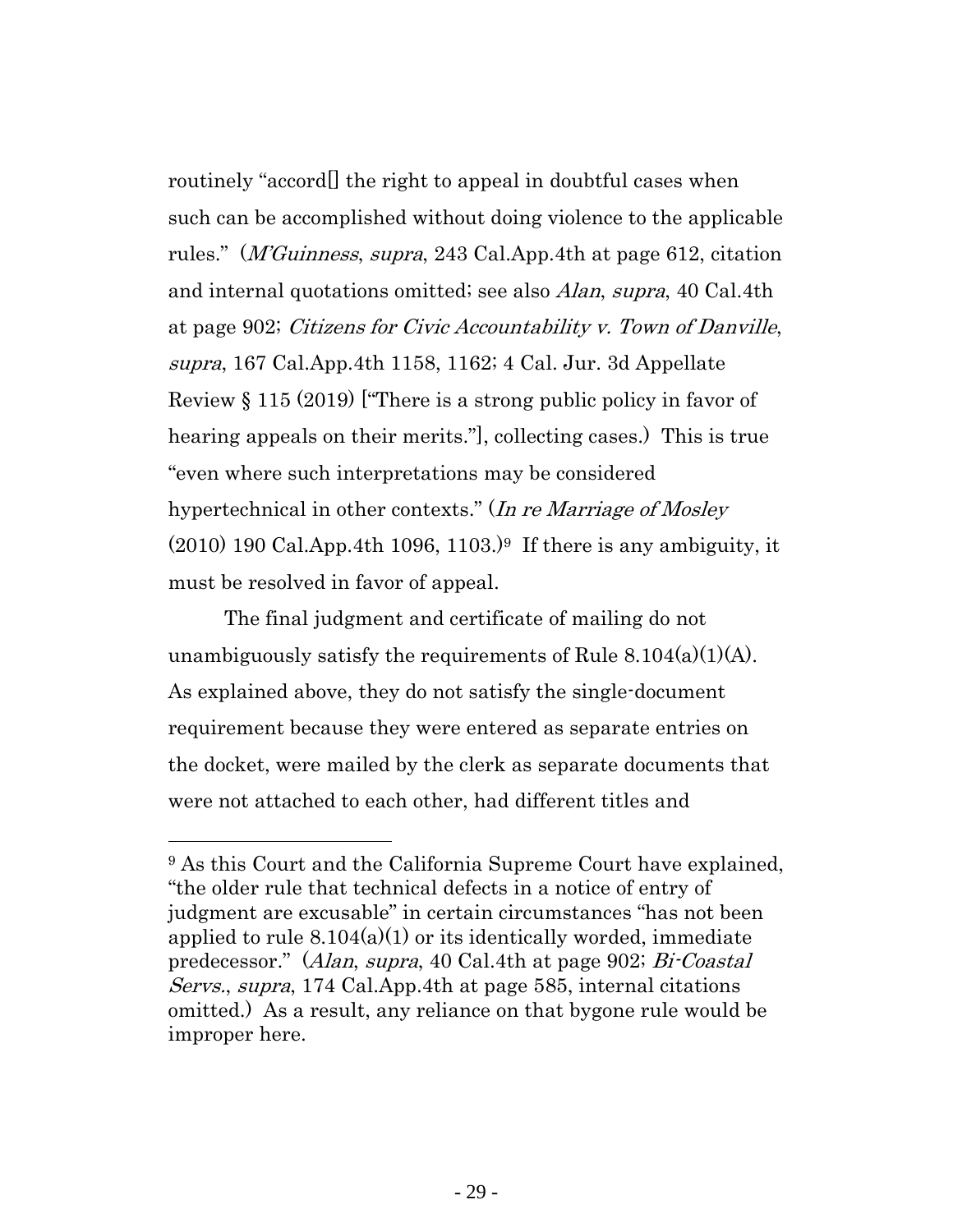pagination, and did not expressly incorporate each other. In fact, the certificate of mailing was attached to *other* documents.

In addition, there is serious ambiguity as to whether the documents were actually served on October 3, 2019. Although the upper-right hand corner on the first page of the final judgment says "Filed Oct 03 2019," the lower left-hand margin on every page is date-stamped "10/04/2019." (Motion to Dismiss, Ex. A.) As a result, the final judgment not only fails to show the date anything was served, it *creates* ambiguity over when service occurred. And the envelope in which the final judgment was mailed to DCA was post-marked "10/04/2019," which further suggests that service may have actually occurred on October 4 which would render DCA's notice of appeal timely even under ICANN's flawed theory. (Ex. F.) <sup>10</sup> The courts have repeatedly

<sup>10</sup> Although courts generally presume that the clerk deposited the mailing on the date listed on the certificate of mailing, service occurs only when the clerk *actually* deposits the final judgment for mailing, and any ambiguity about when that occurred should be resolved in favor of preserving the right to appeal. (See *Alan*, supra, 40 Cal. 4th at page 902 noting that courts "accord" the right to appeal in doubtful cases when such can be accomplished without doing violence to the applicable rules"]; Sharp v. Union *Pac. R.R. Co.* (1992) 8 Cal.App.4th 357, 360 ["[S]ervice is complete at the time the document is *deposited* in the mail" under Cal. Code Civ. Proc. § 1013., emphasis added; Lee v. *Placer Title Co.* (1994) 28 Cal.App.4th 503, 511 [" $[S]$ trict compliance with statutory provisions for service by mail [under § 1013] is required, and improper service will be given no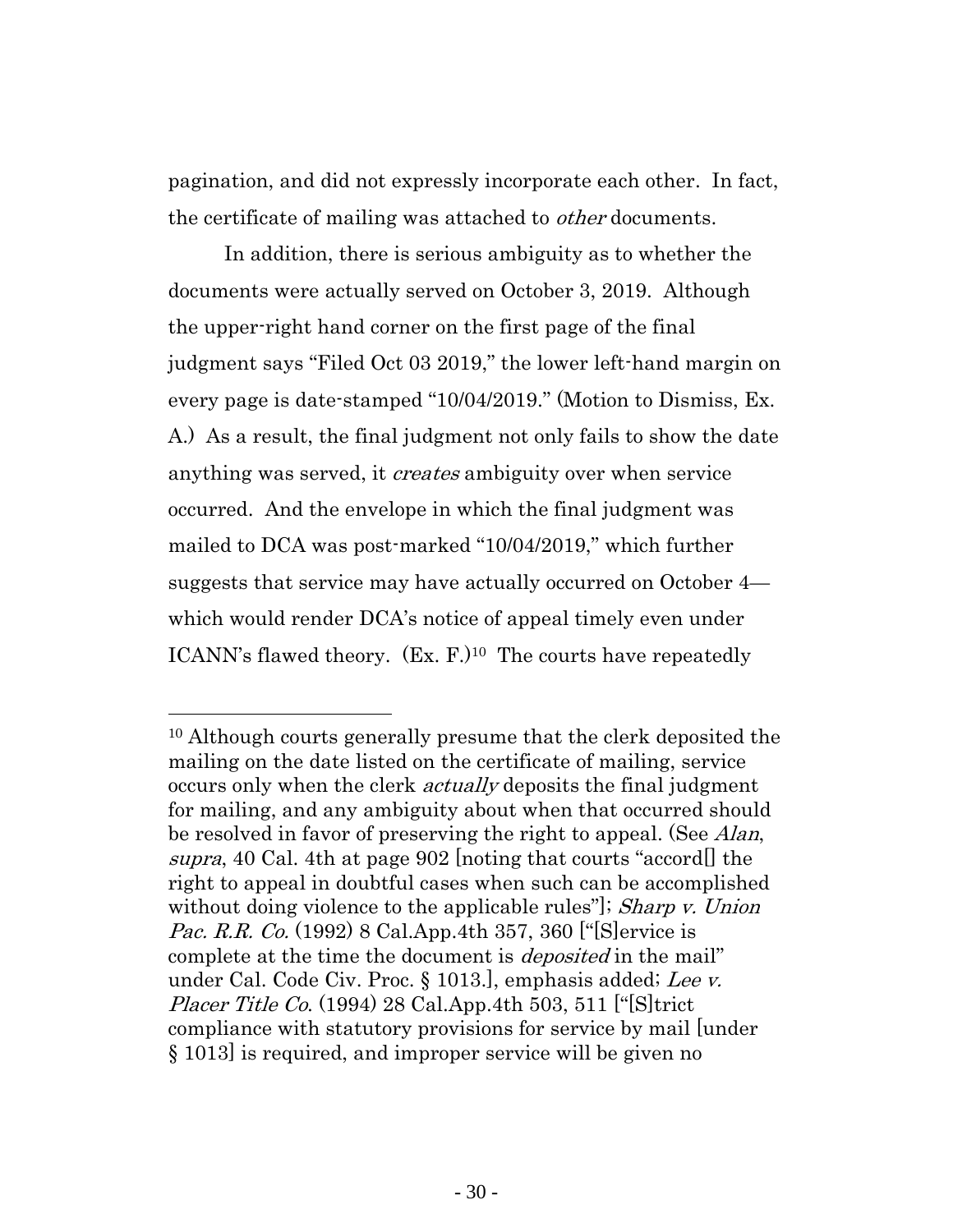held that "[n]either parties nor appellate courts should be required to speculate about jurisdictional time limits." (Alan, supra, 40 Cal.4th at page 905; Bi-Coastal Payroll Servs., supra, 174 Cal.App.4th at page 586.) Yet that is precisely what ICANN's argument would require here.

The fact that the trial court expressly ordered ICANN to serve a notice of entry of judgment to trigger the notice of appeal deadline, but did not order the clerk to serve the parties with its final judgment, adds further confusion to the mix. (See Motion to Dismiss, Ex. A; Ex. C; *Bi-Coastal Payroll Servs.*, *supra*, 174 Cal.App.4th at page 586-587.) In fact, the court even ordered the clerk to serve the parties with its minute order entered October 3, but did not issue a similar order for serving the final judgment. (Compare id. Ex. A with id. Ex. C.) Although the clerk filed a "Certificate of Mailing" and mailed a copy of the final judgment, the certificate of mailing itself says only that the clerk would mail "one copy of the original filed/entered"—it does not say that the clerk would mail a *filed-endorsed* copy of the final judgment or that the final judgment being mailed itself *shows the date it was* served. (See id. Ex. B; Keisha W. v. Marvin M., supra, 229

effect."]; Valley Vista Land Co. v. Nipomo Water & Sewer Co. (1967) 255 Cal.App.2d 172, 174 [noting that § 1013 applies in the time to appeal context, and that "successful service by mail requires strict compliance with the statute."].)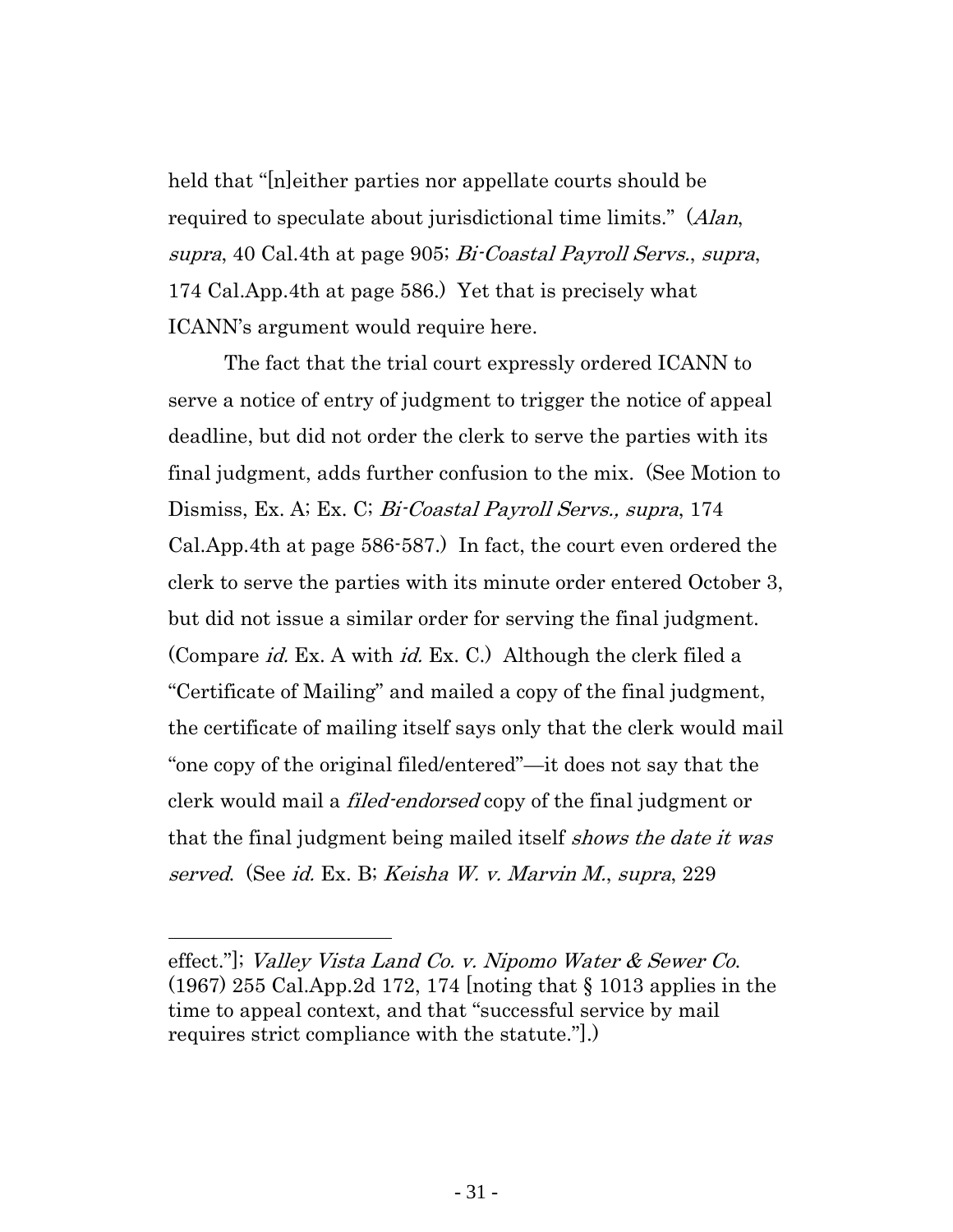Cal.App.4th 581, 585 [holding that a proof of service of a copy of the order was insufficient under the Rule because "the form does not reflect that the [mailed] order was file-stamped"].)

At bottom, ICANN's motion to dismiss amounts to nothing more than procedural bluster. While ignoring the obvious deficiencies with the October 3 documents, ICANN flatly asserts that they triggered an earlier notice of appeal deadline. But even by ICANN's own telling, the documents were insufficient. Instead of grappling with the doctrine or the obvious flaws with its argument under Rule 8.104(a)(1)(A), ICANN makes irrelevant arguments concerning when it calculated its deadline to file a motion for costs under a *different rule*. But ICANN's belief over what triggered Rule  $3.1700(a)(1)$ , the rule governing its motion for costs, has no bearing on whether the clerk's mailing triggered DCA's deadline for filing a notice of appeal under Rule  $8.104(a)(1)(A)$ .

In fact, California courts have emphasized that the two Rules contain critical differences. Rule 3.1700(a)(1) is triggered solely by "the date of service of the notice of entry of judgment" it does not require (as Rule  $8.104(a)(1)(A)$  does) that the party be served a "file-endorsed copy of the judgment, showing the date [it] was served." Unlike Rule  $8.104(a)(1)(A)$ , Rule  $3.1700(a)(1)$ thus has no requirement that the party be served a "single, selfsufficient document" that is both a file-endorsed copy of the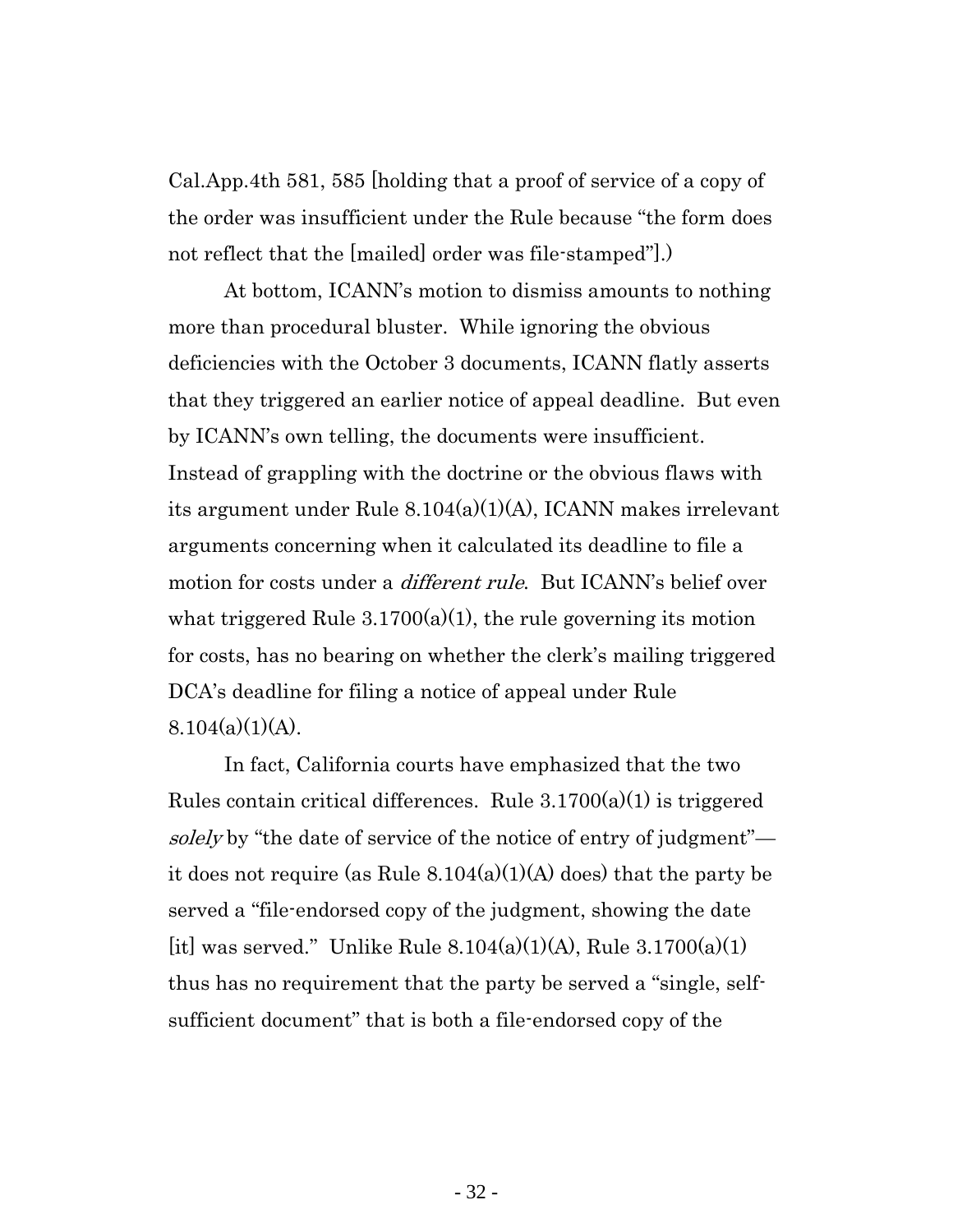judgment and shows the date it was served. (Compare *Haley v.*) Casa Del Rey Homeowners Ass'n (2007) 153 Cal.App.4th 863, 879-80 with *Alan, supra,* 40 Cal.4th at page 904.<sup>11</sup> Moreover, because Rule  $3.1700(a)(1)$  is not jurisdictional, it is not subject to the rule that any ambiguities are resolved in favor of allowing an appeal. (Compare Gunlock Corp. v. Walk on Water, Inc. (1993) 15 Cal.App.4th 1301, 1304 with Alan, supra, 40 Cal.4th at page 902.)

\* \* \*

In conclusion, DCA filed its notice of appeal well within the 60-day deadline triggered by ICANN's Notice of Entry of Judgment, which was the only triggering event under Rule 8.104(a)(1)(A) or (B), and which was served on October 10 per the trial court's order. (See Motion to Dismiss, Ex. C; Ex. D.) Indeed, despite failing to even mention the relevant case law, ICANN's own motion and exhibits confirm that the clerk's earlier mailing did not satisfy Rule  $8.104(a)(1)(A)$ 's strict requirements. And, at the very least, there is serious ambiguity as to whether the clerk actually served the final judgment on October 3, as opposed to the October 4 date on the face of the final judgment and the post-

<sup>11</sup> In fact, Rule 3.1702, which governs the time to move for attorney's fees, explicitly incorporates Rule 8.104's time limits, underscoring the obvious differences between Rule 3.1700 and Rule 8.104. (Cf. Kaufman v. Diskeeper Corp., supra, 229 Cal.App.4th 1, 7-8 [explaining both rules].)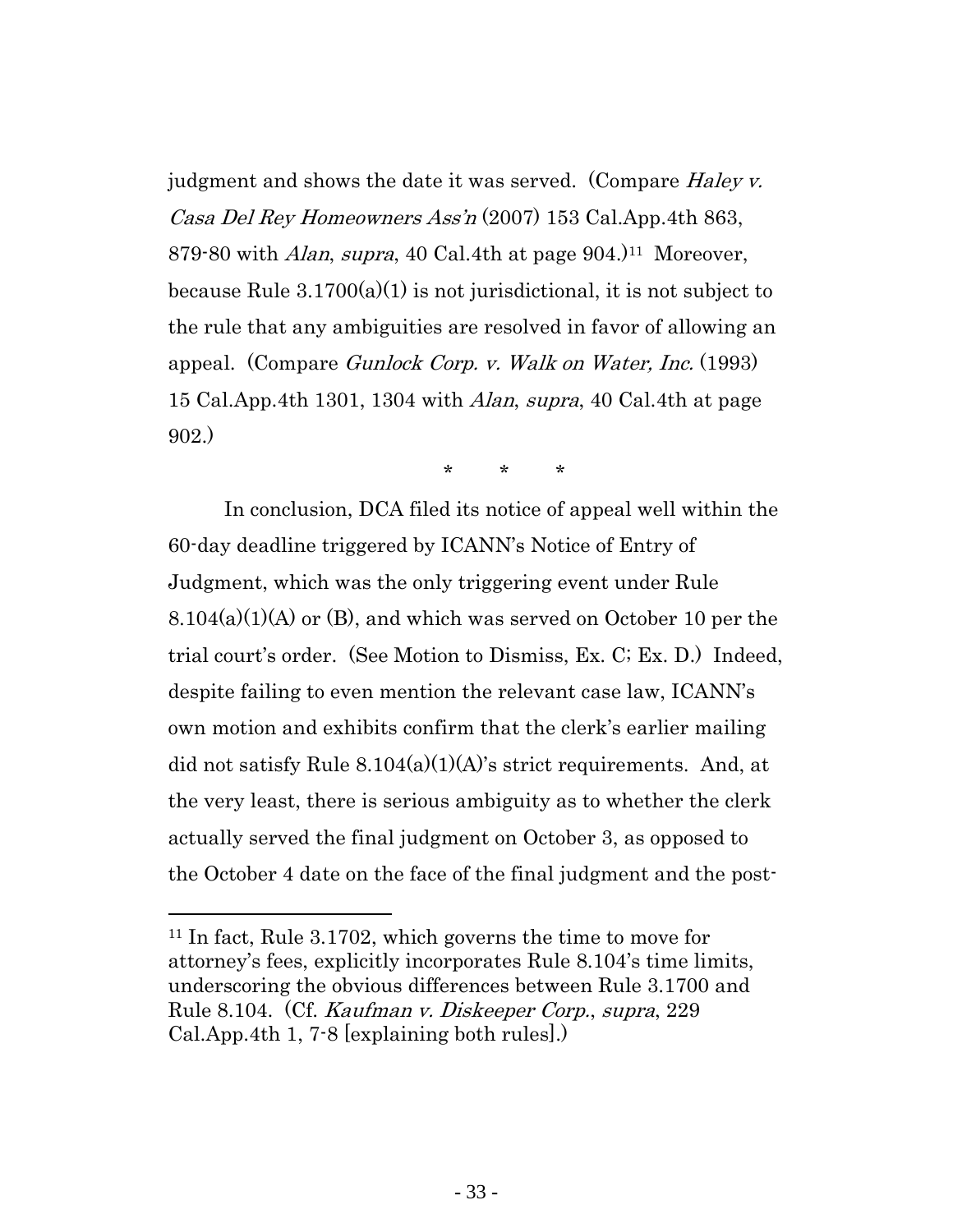mark of the envelope in which it was mailed. Because California courts have repeatedly stressed that Rule  $8.104(a)(1)(A)$ 's requirements must be strictly enforced and any ambiguity must be resolved in favor of the right to appeal, DCA's notice of appeal was timely and ICANN's motion should be denied.

#### **CONCLUSION**

<span id="page-33-0"></span>For the foregoing reasons, DCA respectfully requests that the Court deny ICANN's motion to dismiss.

Dated: December 31, 2019 By: /s/ Anna Q. Do

Arif H. Ali (pro hac vice forthcoming) arif.ali@dechert.com DECHERT LLP 1900 K Street, NW Washington, DC 20006 Tel: 202 261 3300 Fax: 202 261 3333

Michael H. McGinley (pro hac vice forthcoming) michael.mcginley@dechert.com DECHERT LLP 2929 Arch Street Philadelphia, PA 19104 Tel: 215 994 4000 Fax: 215 994 2222

Anna Q. Do (Bar No. 281327) anna.do@dechert.com DECHERT LLP 633 West 5th Street Suite 4900 Los Angeles, CA 90071 Telephone: 213 808 5708 Facsimile: 213 808 5760

Attorneys for Appellant DOTCONNECTAFRICA TRUST